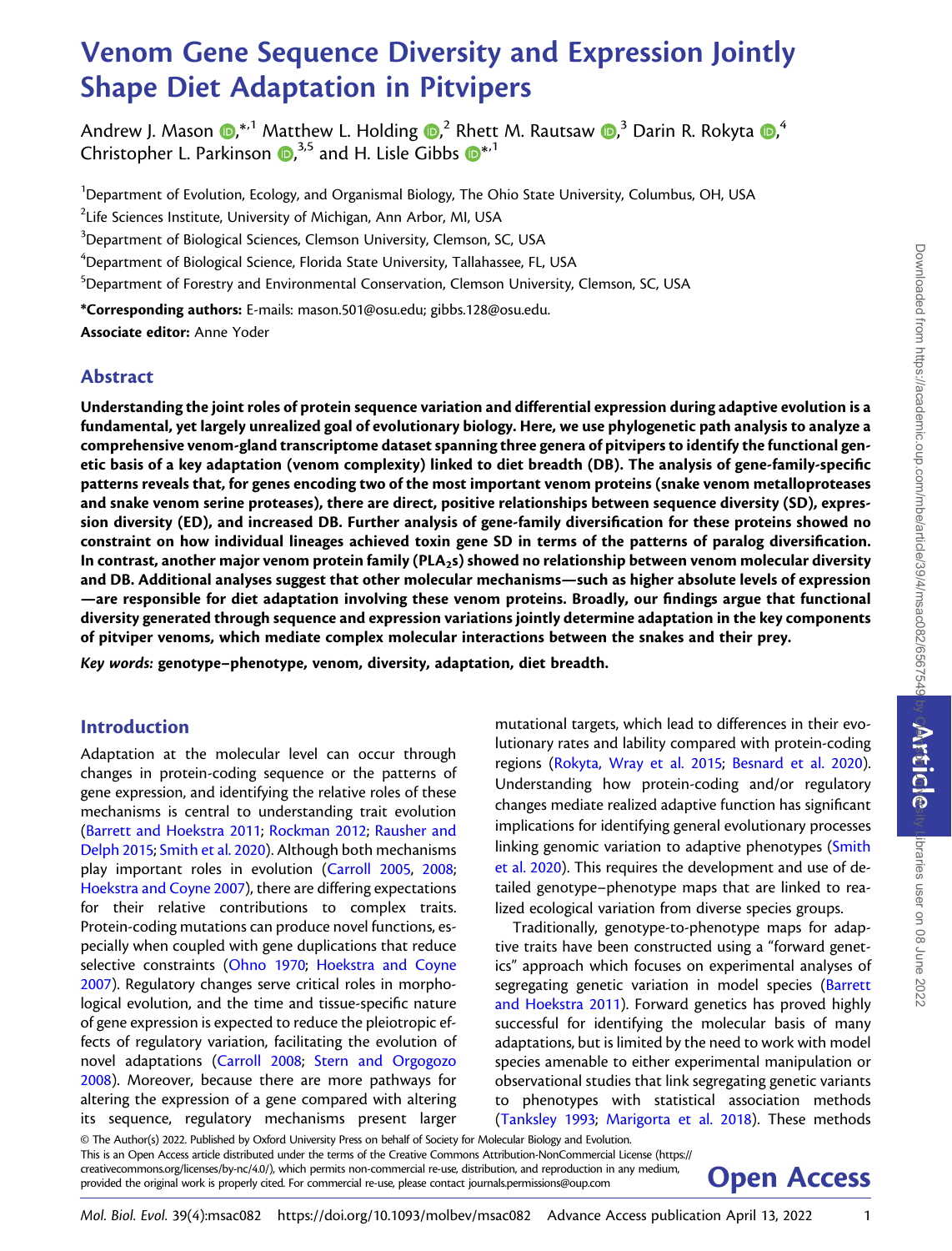are incompatible with many adaptive phenotypes of interest to evolutionary biologists because such traits may occur in species that cannot be interbred or where the phenotypic variation of interest may only occur between species [\(Smith et al. 2020](#page-12-0)). Studies to date are limited to a small number of species in which the "forward genetics" paradigm can be applied, which raises questions about the generality of their results, especially at macroevolutionary scales.

A recently proposed approach to overcome these issues is to use comparative phylogenetic methods to analyze clade-wide genomic datasets to link phenotypic variation to its genetic underpinnings [\(Nagy et al. 2020;](#page-12-0) [Smith et al.](#page-12-0) [2020](#page-12-0)). This approach builds on the increasing availability of genomic datasets and uses the long-standing comparative phylogenetic methods to identify associations between functionally relevant genetic and phenotypic variation while accounting for a shared ancestry [\(Smith](#page-12-0) [et al. 2020\)](#page-12-0). Although lacking the experimental certainty of forward genetic approaches, comparative phylogenetics methods broaden the scope of studies of adaptive phenotypes and can yield new insights into how evolutionary mechanisms mold the genetic basis of phenotypic variation ([Pease et al. 2016;](#page-12-0) [Hu et al. 2019;](#page-11-0) [Sackton et al. 2019](#page-12-0)). Comparative methods like phylogenetic path analysis that test for a causal structure among a suite of compared variables have recently been used to understand genome–environment interactions in multiple groups ([von](#page-13-0) [Hardenberg and Gonzalez-Voyer 2013;](#page-13-0) [Voyer and](#page-13-0) [Garamszegi 2014;](#page-13-0) [Guignard et al. 2019](#page-11-0); [Chak et al. 2021](#page-11-0)). Phylogenetic path analysis, therefore, provides a useful method to apply to genome scale data for analyzing functional genetic variation from multiple species, especially when the genetic and phenotypic variations are closely tied to ecological functions.

Animal venoms are a model system for investigating the molecular mechanisms that underlie adaptive traits because of the unusually direct connection between venom genes, phenotypes, and adaptive function that allows comprehensive investigation across multiple levels of biological organization [\(Gibbs and Rossiter 2008;](#page-11-0) [Casewell et al. 2012,](#page-11-0) [2014;](#page-11-0) [Rokyta, Margres, et al. 2015\)](#page-12-0). Whole venoms are complex adaptive phenotypes that can be broken down into distinct components—individual proteins making up the venom—and linked to known molecular underpinnings, and their functional impacts [\(Casewell et al. 2013;](#page-11-0) [Zancolli and Casewell 2020\)](#page-13-0). Several of the major gene families that contribute to venom occur as tandemly arrayed gene islands in distinct genomic locations ([Sanggaard et al. 2014](#page-12-0); [Gendreau et al. 2017;](#page-11-0) [Casewell](#page-11-0) [et al. 2019;](#page-11-0) [Schield et al. 2019;](#page-12-0) [Margres et al. 2021\)](#page-12-0). This genomic architecture means the evolution of venom genes and the pathway from genotype to a complex phenotype can be investigated in multiple gene families across a set of venomous species. These features make venom an exceptional system for examining how complex adaptive phenotypes are assembled and evolve, and for understanding the impact of phenotypic complexity on ecological function

## [\(Holding, Drabeck, et al. 2016;](#page-11-0) [Sunagar et al. 2016](#page-12-0); [Arbuckle 2020;](#page-10-0) [Giorgianni et al. 2020](#page-11-0); [Zancolli and](#page-13-0) [Casewell 2020;](#page-13-0) [Holding et al. 2021\)](#page-11-0).

Studies of venomous species have yielded numerous important insights into how molecular adaptations arise. For example, molecular and ecological studies in cone snails have provided evidence for the dynamic expansion of toxin gene families, evidence of pervasive positive selection, and correlations between venom compositions and diet [\(Duda and Palumbi 1999](#page-11-0), [2004](#page-11-0); [Duda and Remigio 2008](#page-11-0); [Remigio and Duda 2008;](#page-12-0) [Chang and Duda 2012](#page-11-0), [2014](#page-11-0); [Phuong et al. 2016](#page-12-0); [Li et al. 2017](#page-12-0)). In spiders, venom complexity has been shown to vary based on feeding ecologies [\(Pekár et al. 2018\)](#page-12-0). Several studies on individual snake species have also evaluated the roles of sequence and expression evolution in venom toxins and indicate that both mechanisms facilitate phenotypic evolution, possibly in different evolutionary or ecological contexts [\(Margres](#page-12-0) [et al. 2016](#page-12-0); [Margres, Bigelow et al. 2017;](#page-12-0) [Margres, Wray](#page-12-0) [et al. 2017;](#page-12-0) [Hofmann et al. 2018;](#page-11-0) [Rautsaw et al. 2019](#page-12-0); [Zancolli et al. 2019\)](#page-13-0).

At the macroevolutionary scale, a recent study by [Holding et al. \(2021\)](#page-11-0) used k-mer based metrics from venom-gland transcriptomes and whole venom RP-HPLC data from 68 primarily North American pitvipers (rattlesnakes and moccasins) to show a strong positive relationship between the molecular complexity of venom and phylogenetic diversity in diet. This study identified the molecular complexity of venom as an adaptive phenotype that is correlated with a key ecological trait (diet breadth [DB]) in these snakes, although their reliance on k-mers prevented the specific genetic mechanisms from being identified. Nonetheless, the availability of a comprehensive molecular dataset on venom variation for a phylogenetically diverse snake clade opens the door to using a comparative phylogenetics approach to identify the specific genetic mechanisms underlying this adaptive trait.

Here, we analyze fully assembled venom-gland tran-scriptomes for the 68 lineages represented in [Holding](#page-11-0) [et al. \(2021\)](#page-11-0) using the phylogenetic path analysis ([von](#page-13-0) [Hardenberg and Gonzalez-Voyer 2013;](#page-13-0) [Voyer and](#page-13-0) [Garamszegi 2014\)](#page-13-0) to dissect the relative roles of gene composition, protein sequence diversity (SD), and expression diversity (ED) as they relate to DB in these snakes. In addition, we capitalized on the nature of venom as a mixture of proteins from distinct multi-gene families to determine if separate or concerted evolutionary processes contribute to venom diversity from separate regions of the genome. Finally, for two families where toxin SD showed significant associations with dietary breadth, we tested whether lineages show evidence for similar or divergent evolutionary pathways for generating protein SD. Our results show that both SD and expression variation mediate adaptation in pitviper venoms, but the roles of SD and expression vary for different components of this complex phenotype. These results highlight how complex molecular traits can evolve via alternative routes to adaptation.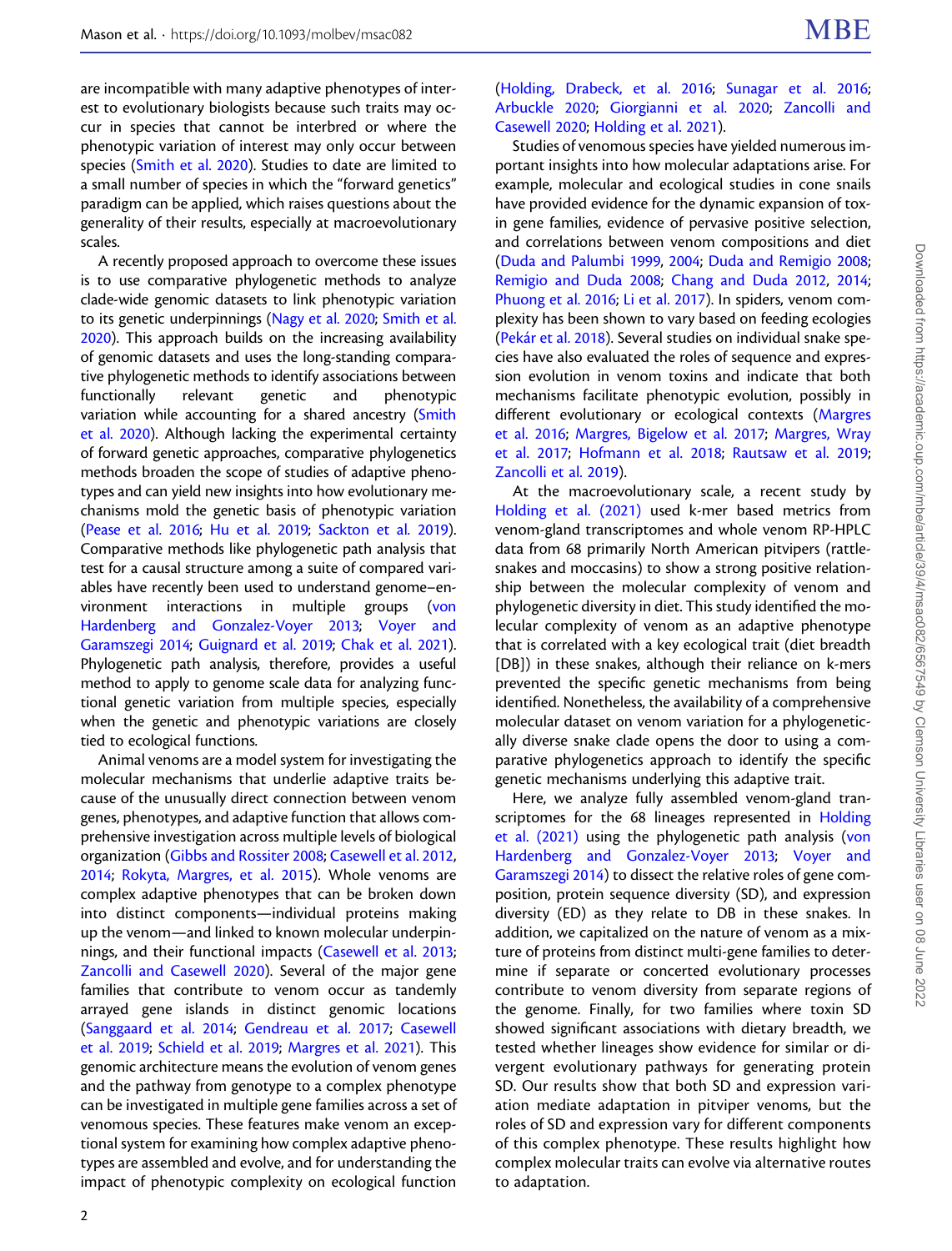# Results

### Venom-Gland Transcriptomes

We assembled and annotated venom-gland transcriptomes for the 214 individuals comprising 68 rattlesnake and moccasin lineages used in [Holding et al. \(2021\),](#page-11-0) with specimen representation for each lineage varying from 1 to 10 individuals ([supplementary tables S1 and](http://academic.oup.com/molbev/article-lookup/doi/10.1093/molbev/msac082#supplementary-data) [S2, Supplementary Material](http://academic.oup.com/molbev/article-lookup/doi/10.1093/molbev/msac082#supplementary-data) online). Individual snakes expressed on average 78.4 transcripts encoding toxin proteins (range  $= 32-128$ ). Using the annotated transcriptomes, we calculated gene content (GC) as the total number of toxins, toxin SD as the effective number of amino acid 20-mers (the number of unique k-mers that would represent equivalent diversity with uniform occurrence, see Materials and Methods), and toxin ED as the effective number of expressed toxin transcripts (the number of expressed toxins that would represent equivalent diversity with uniform expression, see Materials and Methods). Lineage-specific estimates of these measures were obtained by averaging across samples, though variation in these metrics was apparent within several lineages (supplementary figs. S1–[S3, Supplementary Material](http://academic.oup.com/molbev/article-lookup/doi/10.1093/molbev/msac082#supplementary-data) online).

To verify that technical variation in sample treatment (e.g., differences in sequencing the depth and numbers of assembled transcripts) did not bias statistical inference, we tested for a relationship between these variables and the number of recovered toxins. Although we found some evidence of a marginally significant correlation between the number of recovered toxins and the number of merged reads among samples  $(P = 0.063,$ supplementary fi[g. S4, Supplementary Material](http://academic.oup.com/molbev/article-lookup/doi/10.1093/molbev/msac082#supplementary-data) online), this relationship explained a relatively small amount of variation ( $R^2$  = 0.016). Similarly, we found no significant relationship between the number of expressed transcripts and recovered toxins  $(P=0.664, R^2 < 0.001,$ supplementary fi[g. S5, Supplementary Material](http://academic.oup.com/molbev/article-lookup/doi/10.1093/molbev/msac082#supplementary-data) online). Importantly, we found no evidence of an interaction between the number of merged reads ( $P = 0.369$ , [supplementary table S3, Supplementary Material](http://academic.oup.com/molbev/article-lookup/doi/10.1093/molbev/msac082#supplementary-data) online) or expressed transcripts with lineage assignment ( $P =$ 0.618, [supplementary table S4, Supplementary Material](http://academic.oup.com/molbev/article-lookup/doi/10.1093/molbev/msac082#supplementary-data) online), indicating that inferences made among lineages are unbiased by technical variation.

We tested for evidence of phylogenetic signal among GC, SD, and ED metrics with Blomberg's K and lambda. GC, SD, and toxin ED all showed evidence of significant phylogenetic signal based on estimates of Blomberg's K  $(GC = 0.47, ED = 0.38, SD = 0.46)$ , and both GC and SD showed evidence of significant phylogenetic signal based on lambda ([supplementary table S5 and](http://academic.oup.com/molbev/article-lookup/doi/10.1093/molbev/msac082#supplementary-data) fig. S6, [Supplementary Material](http://academic.oup.com/molbev/article-lookup/doi/10.1093/molbev/msac082#supplementary-data) online). Evidence of phylogenetic signal in these metrics indicates a moderate degree of predictability in the venom genotype-to-phenotype map based on the degrees of evolutionary divergence among related snake lineages.

## Path Analysis

To examine how expression and protein-coding sequence evolution affect the dynamics of venom and diet diversity, we tested 10 path models defining hypothesized relationships among GC, SD, ED, and DB [\(supplementary](http://academic.oup.com/molbev/article-lookup/doi/10.1093/molbev/msac082#supplementary-data) fig. S7, [Supplementary Material](http://academic.oup.com/molbev/article-lookup/doi/10.1093/molbev/msac082#supplementary-data) online) for 30 snake lineages, for which we had reliable diet data. Here, DB corresponded to the mean phylogenetic distance (MPD) measure of diet used in [Holding et al. \(2021\),](#page-11-0) who showed that snake DB as a function of its phylogenetic diversity of prey species was a better predictor of venom complexity than prey species richness alone. Phylogenetic path models represented varying roles of SD and ED as having direct or indirect effects on DB, independently or in combination, whereas GC was modeled as acting indirectly through these variables.

We found the highest support for Model 3 in which SD had a moderate, positive correlation with DB, and surprisingly, ED had a moderate negative correlation with DB (fi[g.](#page-3-0) [1,](#page-3-0) supplementary fi[g. S8 and table S6, Supplementary](http://academic.oup.com/molbev/article-lookup/doi/10.1093/molbev/msac082#supplementary-data) [Material](http://academic.oup.com/molbev/article-lookup/doi/10.1093/molbev/msac082#supplementary-data) online). Hence, snakes with more diverse, but less evenly expressed sequences had broader diets. As expected, GC was positively correlated with SD and ED in this model, showing a strong indirect association with DB mediated through SD and expression. However, support for Model 3 was not absolute. Model 1 was within the 2 C statistic Information Criterion (CICc) of Model 3, indicating similar statistical support (fi[g. 1](#page-3-0), supplementary fi[g. S3, Supplementary Material](http://academic.oup.com/molbev/article-lookup/doi/10.1093/molbev/msac082#supplementary-data) online). Unlike Model 3, Model 1 did not include a connection between ED and DB, and showed a weaker relative relationship between SD and diet ([supplementary](http://academic.oup.com/molbev/article-lookup/doi/10.1093/molbev/msac082#supplementary-data) fig. S8, [Supplementary Material](http://academic.oup.com/molbev/article-lookup/doi/10.1093/molbev/msac082#supplementary-data) online). Because of the overall similarity of Model 3 and Model 1, the weighted average model we recovered was similar to Model 3 (fi[g. 1](#page-3-0)).

In both top-performing models, SD and ED predicted changes in diet. Importantly, although our path models modeled venom SD and ED as predictors of DB, these relationships do not imply directional causality. Rather, the direct positive correlation between SD and DB indicates that increased sequence variation is associated with more diverse diets. Sequence variation, in turn, is heavily influenced by the underlying GC. In contrast, a more even, and hence, diverse toxin expression is associated with a narrower diet. Next, we sought to explore this initially counterintuitive result for ED in more detail.

We suspected that the analysis of pooled data may obscure more subtle relationships between expression and DB for individual toxin gene families which, because they are found at distinct genomic locations in these snakes [\(Schield et al. 2019](#page-12-0)), represent semi-independent replicates of how venom complexity evolves. To examine whether the patterns of complexity detected for the whole venom phenotype are representative of the patterns found in individual toxin families, we tested the possible path models in four tandemly arrayed toxin families: C-type lectins (CTLs), phospholipase  $A_2$ s (PLA<sub>2</sub>s), snake venom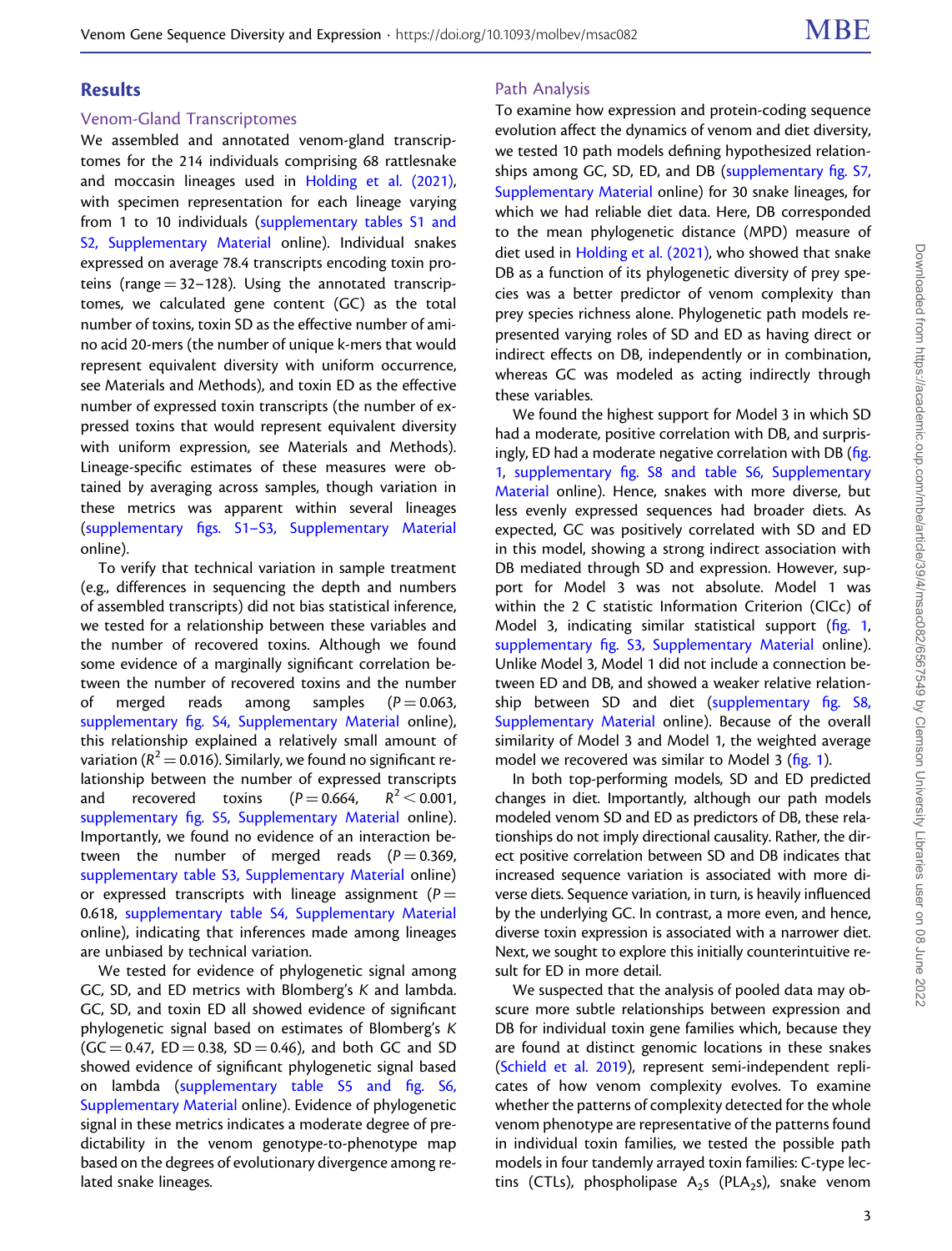<span id="page-3-0"></span>

Fig. 1. Path analysis for models of venom evolution and DB for an overall venom model (a) and the CTL (b), PLA<sub>2</sub> (c), SVMP (d), and SVSP (e) toxin families. Path models test for varying effects among GC, SD, ED, and DB and are defined in supplementary fi[gure S7, Supplementary](http://academic.oup.com/molbev/article-lookup/doi/10.1093/molbev/msac082#supplementary-data) [Material](http://academic.oup.com/molbev/article-lookup/doi/10.1093/molbev/msac082#supplementary-data) online. The barplots show model weights for CICc comparisons. Numbers adjacent to the bars represent p-values for the test of the null hypothesis that the model fits the data structure. Models with  $P < 0.05$  are statistically untenable. The best performing and averaged models are shown at the right with path coefficients (partial regression coefficients standardized to the other independent variables) indicated by numbers adjacent to arrows. Dashed lines in the graphical models indicate negative relationships. Averaged models were calculated based on a model weight of all top models within two CICc.

metalloproteases (SVMPs), and snake venom serine proteases (SVSPs). These toxin families have previously shown heterogeneous relationships between expressed transcript sequence complexity (measured in k-mers) and DB, with three of the families having positive relationships, whereas CTLs displayed no relationship [\(Holding et al. 2021\)](#page-11-0).

Here, we report substantial differences in the optimal models for family-specific path analyses. In particular, the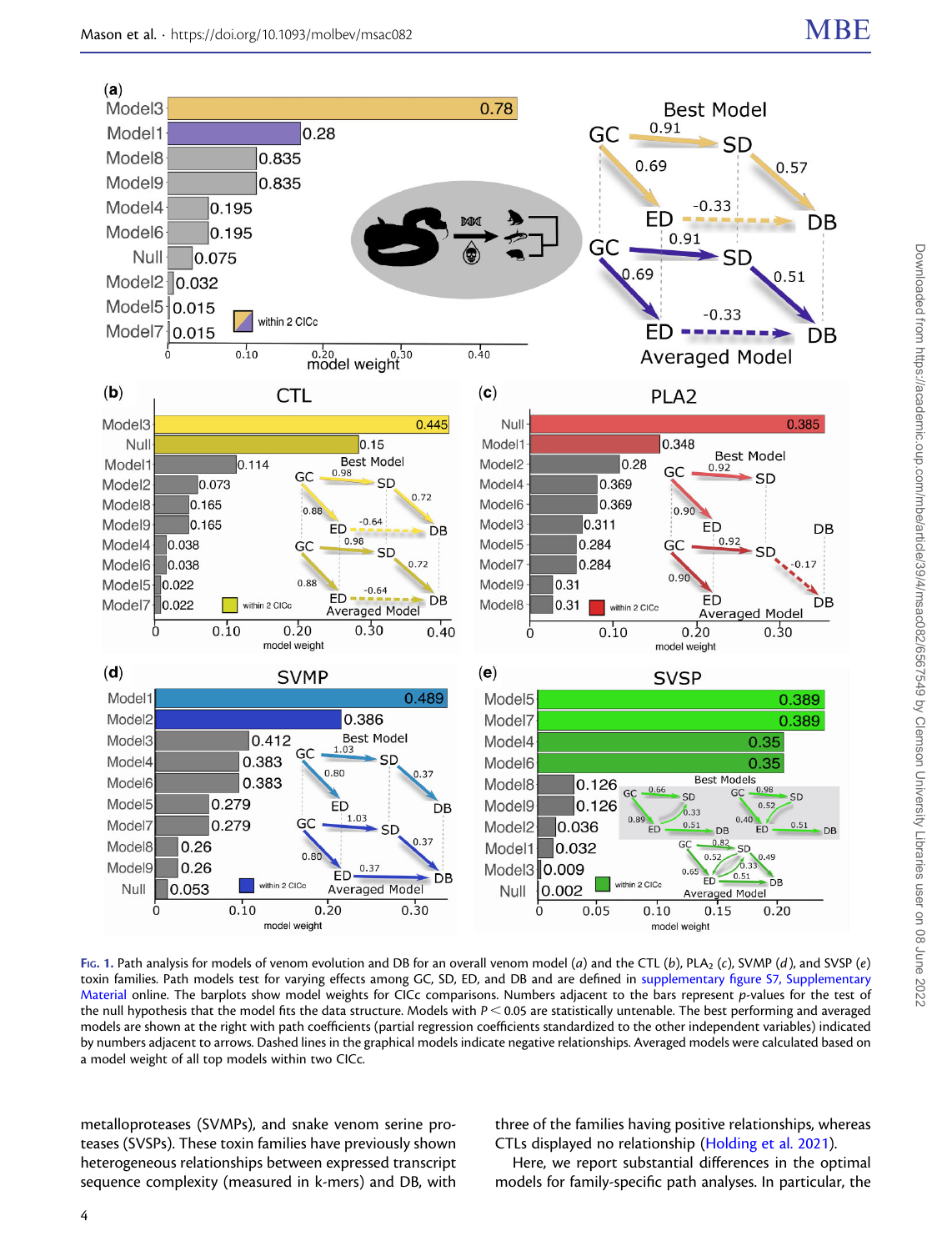

FIG. 2. Comparison of DB and mean expression for CTLs, PLA<sub>2</sub>s, SVMPs, and SVSPs. Mean expression is measured as center log-ratio transformed TPM. Black dashed lines indicate the lines of best fit inferred with phylogenetic linear models. The red dotted and dashed line and lower  $R^2$  and P-value in PLA<sub>2</sub>s displays the line of best fit if the outlying datapoint for C. durissus is excluded.

analyses of SVMP and SVSP families separately showed support for models where both SD and ED had direct positive correlations with DB (fig.  $1d$  [and](#page-3-0)  $e$ ). Thus, in contrast with the overall analyses, within each of these toxin families, more diverse patterns of expression were associated with increased DB. All competitive models for the SVSP family also supported a direct relationship between SD and ED. Models with opposing directions of the relationship between SD and expression showed equivalent support, as expected, but varied in effect estimates (fi[g. 1](#page-3-0)e). This finding indicates an interacting effect of the sequence and expression evolution in SVSPs where increased SD and more even toxin expression are linked.

In contrast, for analyses of the CTL and PLA<sub>2</sub> gene families, the top ranked model set included the null model, which did not include any direct connection between sequence [and](#page-3-0) ED and DB ( $fig. 1b$  and c). This result suggests that 'functional diversity' in CTLs and PLA<sub>2</sub>s does not influence the ability of these snakes to consume phylogenetically diverse prey but that other characteristics, such as the total expression or the presence of paralogs with specific functions, may play more important roles for these toxin family.

#### Variation in Expression

To explore how other aspects of venom composition are associated with DB, we compared how absolute expression patterns (rather than complexity in expression) varied among and within major families, and tested for correlations with DB. As expected, the number and mean expression of toxins varied significantly among families with PLA<sub>2</sub>s exhibiting the lowest number of toxins per lineage ( $P < 0.001$ , supplementary fi[g. S9 and table S2,](http://academic.oup.com/molbev/article-lookup/doi/10.1093/molbev/msac082#supplementary-data) [Supplementary Material](http://academic.oup.com/molbev/article-lookup/doi/10.1093/molbev/msac082#supplementary-data) online), but the highest mean expression levels ( $P < 0.001$ , [supplementary](http://academic.oup.com/molbev/article-lookup/doi/10.1093/molbev/msac082#supplementary-data) fig. S9, [Supplementary Material](http://academic.oup.com/molbev/article-lookup/doi/10.1093/molbev/msac082#supplementary-data) online). PLA<sub>2</sub>s also exhibited a positive correlation between mean expression and DB (P  $= 0.03$ ,  $R^2 = 0.38$ ) (fig. 2). This relationship becomes even stronger when a single, high leverage outlier (the South American Rattlesnake, Crotalus durissus) is excluded from the analysis ( $P < 0.001$ ,  $R^2 = 0.68$ ; fig. 2).

These relationships explain why the global path analysis shows a negative relationship between ED and DB. The indices used for path analyses measure diversity as a function of richness and relative abundance. ED specifically is derived from the number of expressed transcripts and their relative expression (evenness), where we consider more even expressions to be more complex. Because PLA<sub>2</sub>s consist of only a few, often highly expressed transcripts, they exert a disproportionate effect on expression evenness. Thus, lineages with more complex diets with more highly expressed PLA<sub>2</sub>s can show less diverse expression patterns overall. In sum, the strong positive relationship between the mean  $PLA_2$  expression and DB suggests that abundance rather than compositional diversity of  $PLA_2$ s facilitates eating a broader range of prey.

#### Mechanisms of Gene-Family Diversification

Our analysis showed that the SVMP and SVSP venom gene families both showed evidence of positive relationships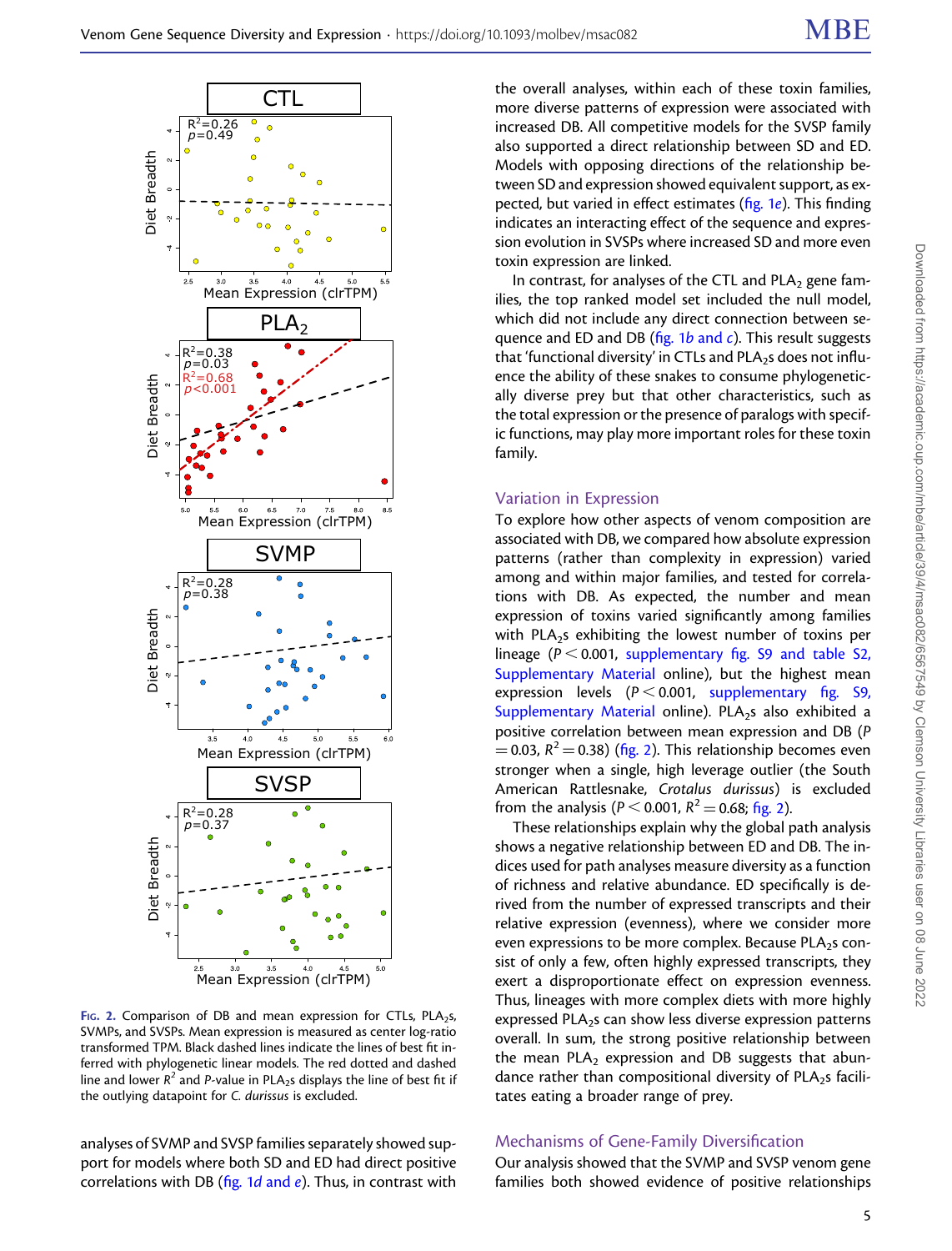

FIG. 3. Graphical representation of how MGD informs the understanding of the patterns of gene-family diversification. (a) Three hypothetical lineages descending from a common ancestor with differing patterns of gene diversification. Individual genes are shown as colored circles on gray lines. (b) Hypothetical gene-family phylogeny derived from the three lineages in  $(a)$  and a representation of hypothetical MGD metrics based on the phylogeny.

between amino acid SD and DB. In large gene families, gene SD is inextricably linked to gene duplications and divergence which collectively produce diverse paralogs. Most pitviper lineages express multiple SVMP and SVSP toxin paralogs and the diversity of these toxin assemblages can lend insight into the patterns of gene diversification. Ancient duplications may be observed as highly divergent paralogs in modern taxa, but recent duplications also occur in many venom gene families [\(Wong and Belov 2012;](#page-13-0) [Giorgianni et al. 2020](#page-11-0)). The assemblage of toxin paralogs in the venom of a given lineage may consist primarily of conserved ancient paralogs, less divergent recent paralogs, or a combination ( $fig. 3a$ ). Each of these scenarios can generate sequence variation, but whether either is overrepresented as an evolutionary pathway in venoms is not clear.

To assess what patterns of paralog diversification characterized venom gene diversity, we used a similar method to that of [Chang and Duda \(2014\)](#page-11-0) to compare the withinfamily toxin diversity of each individual against the withinfamily toxin diversity across Agkistrodon, Crotalus, and Sistrurus. Specifically, we calculated phylogenetically weighted, standardized mean genetic distance (MGD) for two toxin families where we expected paralog diversification could have an ecological impact acting through SD: SVMPs and SVSPs. The standardized values of MGD represent the diversity of toxins in a toxin family (i.e., SVMPs or SVSPs) expressed by an individual compared with the total diversity of the toxin family. In the context of a gene family, low estimates of assemblage MGD would occur through the assemblages of highly similar

(phylogenetically clustered) paralogs, whereas high estimates of MGD would result from assemblages that were very diverse (phylogenetically dispersed) ( $\frac{f}{g}$ . 3b). This approach, therefore, allowed us to infer whether diversity in these families arose primarily through expression/reliance on highly divergent genes such as ancient or highly derived paralogs versus clusters of more recently duplicated, less differentiated paralogs (fig. 3b).

We observed a range of negative and positive standardized MGD values for SVMPs and SVSPs, with slightly positive means for the overall distribution for both families (mean SVMP  $=$  0.29, median SVMP  $=$  0.39, mean SVSP  $=$ 0.21, median  $SVSP = -0.03$ , [supplementary](http://academic.oup.com/molbev/article-lookup/doi/10.1093/molbev/msac082#supplementary-data) figs. S10 and [S11, Supplementary Material](http://academic.oup.com/molbev/article-lookup/doi/10.1093/molbev/msac082#supplementary-data) online). These results indicate that on average, expressed genes tend to be more divergent than would be expected by chance alone. However, both the SVMP and SVSP distributions appeared multimodal (fi[g. 4](#page-6-0)) and Wilcoxon signed rank tests found the distribution of SVMP standardized MGD values to be different than 0 ( $P = 0.005$ ), although SVSPs were not ( $P =$ 0.247). In the case of SVMPs, two clear peaks were visibly centered at approximately  $-2$  and 0.5, with some indication that the larger peak could be considered multimodal with peaks occurring at  $\sim$ 0, and slightly <1 (fi[g. 4\)](#page-6-0). Interestingly, the lower peak (centered at approximately −2) in the SVMP distribution was composed exclusively of Agkistrodon contortrix and A. piscivorus lineages, suggesting that reliance on a particular subset of SVMP paralogs may be characteristic of the A. contortrix  $+A$ . piscivorus lineage. In SVSPs, the two apparent modes of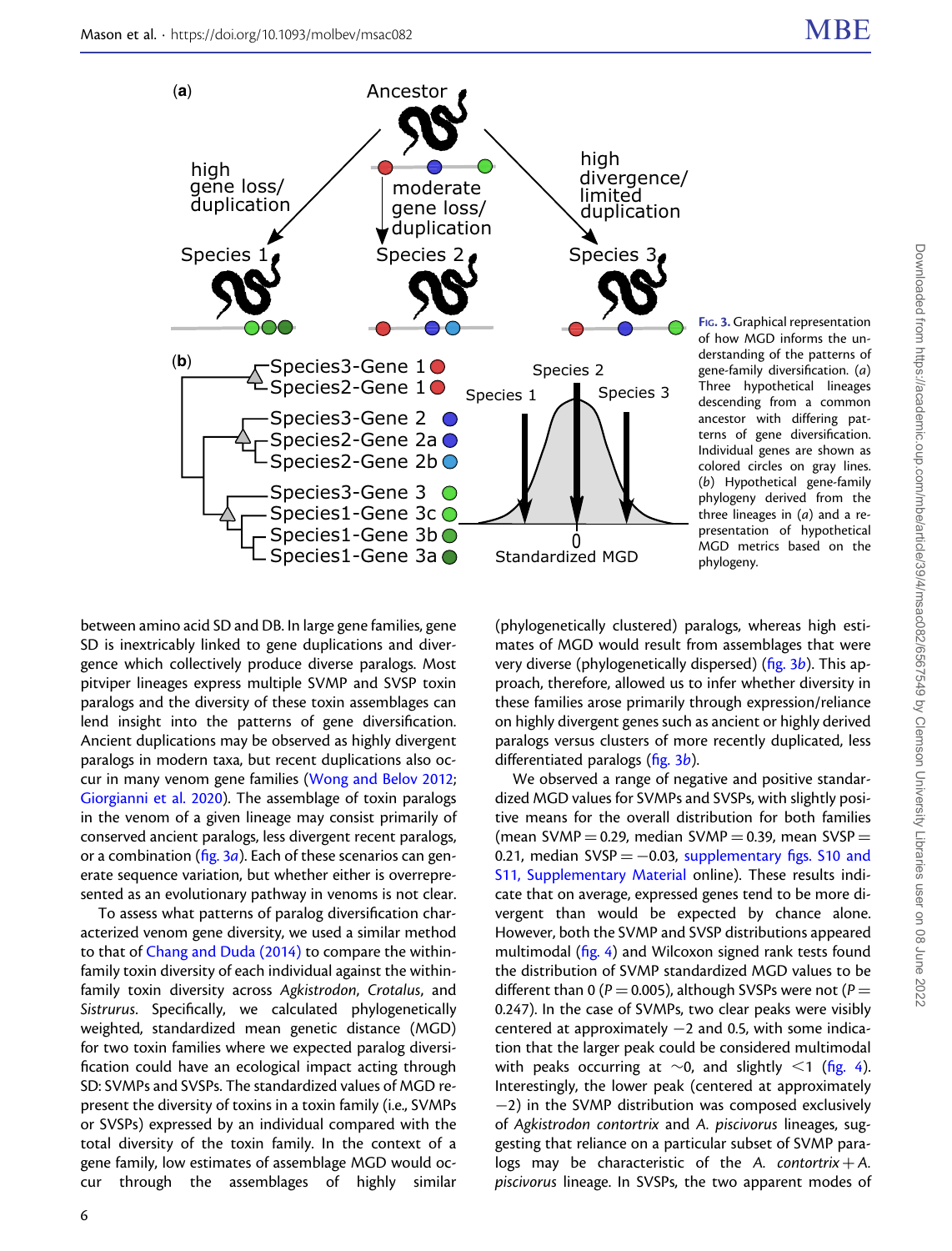<span id="page-6-0"></span>

FIG. 4. Density distributions of standardized MGD for the SVMP  $(a)$ and SVSP (b) gene families. Correlations between expressionweighted and unweighted standardized MGD are shown as insets with P-values and  $R^2$  values inferred by linear regression. Dashed red lines show the fitted slopes and solid black lines show the one-to-one line.

the distribution appeared centered at approximately  $-0.5$ and slightly  $<$ 1 (fig. 4), though there was no apparent taxonomic pattern associated with either mode.

Under scenarios where SVMP and SVSP assemblages are evolutionarily constrained to emphasize either ancient orthologs or recent paralogs, we would expect distributions centered above or below zero, respectively. In contrast, the observed patterns suggest that the SVMP and SVSP evolution occurs through a combination of gene duplication, divergence, and loss rather than either extreme mechanisms of high duplication or high divergence (fig. 4). Moreover, the multimodal patterns of each distribution indicate that, whereas there is substantial variation in the diversity of assemblages, subsets of taxa exhibit especially similar or especially diverse SVMP and SVSP assemblages. Expression-weighted MGD was highly correlated with standardized MGD for both metrics (fig. 4), demonstrating that lineages did not emphasize the expression of more or less diverse paralogs in their total toxin assemblage.

Although we found no evidence of constraint on the genetic mechanisms for generating SD, it is possible that different mechanisms of generating diversity could facilitate broader diets. For example, more genetically diverse toxin assemblages might affect a wider phylogenetic diversity of prey, increasing DB. To test this possibility, we compared the MGD estimates (which represented more and less diverse toxin assemblages) to DB estimates for each lineage. However, we found no evidence for a relationship between DB and MGD ([supplementary](http://academic.oup.com/molbev/article-lookup/doi/10.1093/molbev/msac082#supplementary-data) fig. S12, [Supplementary Material](http://academic.oup.com/molbev/article-lookup/doi/10.1093/molbev/msac082#supplementary-data) online), indicating that the genetic diversity of toxin assemblages (i.e., emphasis on highly diverged vs. recently diverged paralogs) did not constrain the ecological function of venoms.

#### **Discussion**

Our results demonstrate that both SD and expression variation in toxin genes jointly shape variation in venom, a crucial adaptive trait related to DB in pitvipers. Previous studies have provided evidence for positive selection acting on toxin genes implicating the proteins they encode in trophic adaptions ([Duda and Palumbi 1999;](#page-11-0) [Li et al.](#page-12-0) [2005](#page-12-0); [Gibbs and Rossiter 2008;](#page-11-0) [Sunagar and Moran 2015](#page-12-0); [Haney et al. 2016\)](#page-11-0). Similarly, there is substantial indirect evidence for the role of expression variation in single toxins mediating trophic adaptations ([Gibbs and Chiucchi 2011](#page-11-0); [Aird et al. 2015](#page-10-0); [Margres et al. 2016](#page-12-0); [Margres, Wray et al.](#page-12-0) [2017](#page-12-0); [Barua and Mikheyev 2019](#page-11-0); [Barua and Mikheyev](#page-11-0) [2020](#page-11-0)). Our study represents an advance by using comparative methods to simultaneously link the contribution of each molecular mechanism to phenotypic variation directly related to diet across diverse lineages. For certain key venom proteins, SD and expression appear to act in a hierarchical manner to generate the realized adaptive phenotype (whole venom composition). Diversity in protein sequence defines the fundamental functional sequence space for toxin proteins and expression variation brings about the realized toxin phenotype as a refined subset of sequence space. Such a model has been proposed to explain diversity in other venomous systems and variation in expression more broadly [\(Raser and O](#page-12-0)'Shea 2005; [Lluisma et al. 2012](#page-12-0)). We suspect that a similar relationship will hold for other adaptive phenotypes whose function is driven by additive effects among component proteins.

The positive relationship between toxin SD and DB reinforces the idea that target-mediated interactions at the protein sequence level are a fundamental mechanism mediating predator–prey interactions through molecular phenotypes ([Gibbs et al. 2020;](#page-11-0) [Holding et al. 2021\)](#page-11-0). [Holding et al. \(2021\)](#page-11-0) demonstrated a correlation between overall toxin diversity and divergence in homologous venom targets involved in interactions with a single venom toxin (SVSPs). Our results build on this finding by demonstrating that both increased sequence and ED jointly underlie more diverse toxin compositions. A higher diversity of toxins may increase the number and type of physiological targets, and by extension, the number of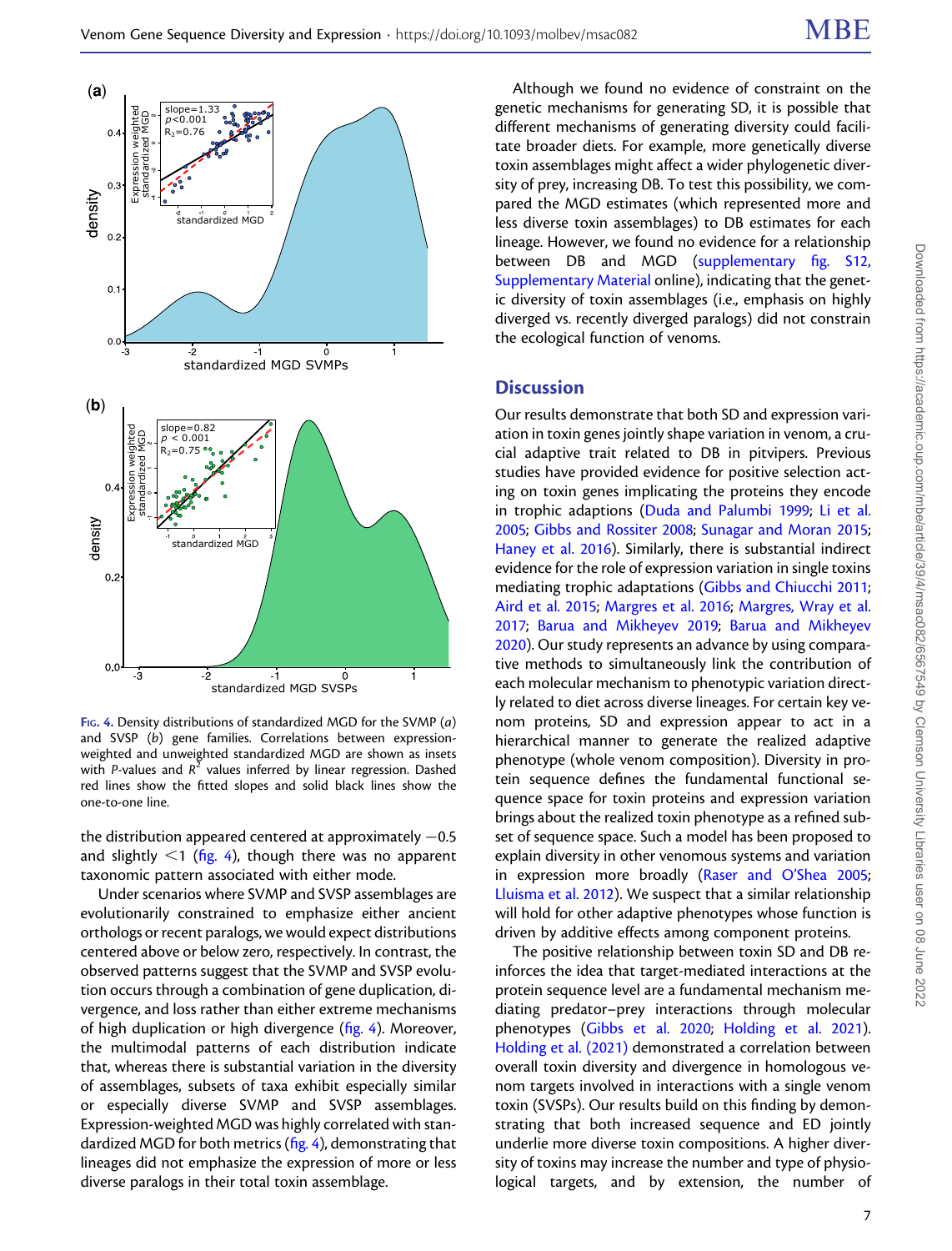physiologically distinct prey taxa that venom can affect ([Davies and Arbuckle 2019](#page-11-0)). We suggest that these same mechanisms underlie positive correlations between venom and diet diversity that have been documented in other venomous animals such as snails and spiders ([Phuong et al. 2016;](#page-12-0) [Pekár et al. 2018](#page-12-0)).

We have modeled the relationship between DB, venom, and its genetic underpinning as a unidirectional genotype– phenotype relationship. This approach was effective for identifying how particular genetic mechanisms shape venom evolution but has limitations. In particular, path analyses cannot model bidirectional relationships as might be most appropriate in a feedback or coevolutionary system. This is potentially important because venoms that function primarily for prey capture likely evolve in complex, coevolutionary arms races with their prey in a variety of ecological scenarios [\(Barlow et al. 2009](#page-11-0); [Holding, Biardi,](#page-11-0) [et al. 2016](#page-11-0); [Davies and Arbuckle 2019;](#page-11-0) [Gibbs et al. 2020](#page-11-0)). Deciphering if and how prey characteristics like molecular resistance to venoms ([Holding et al. 2018;](#page-11-0) [Gibbs et al.](#page-11-0) [2020\)](#page-11-0) shape snake venoms through coevolutionary interactions would be a valuable direction for future studies.

Our analysis of gene-family evolution in SVMP and SVSP paralogs shows no dominant mode of paralog duplication in achieving SD in toxin coding sequences. Instead, diverse toxin repertoires have emerged through the retention of deeply divergent paralogs, duplication, and comparatively minor divergence of paralogs, or a combination of these processes with equal likelihood. These findings are consistent with a previous study assessing expressed toxin assemblages in cone snails. Of the four species compared in cone snails ([Chang and Duda 2014\)](#page-11-0), two species expressed mostly similar paralogs (genetic underdispersion), one species expressed mostly divergent paralogs (genetic overdispersion), and one species fell between these extremes. Thus, in both snakes and cone snails, there is little constraint on the evolutionary pathway to achieving high SD in toxin genes—rather all pathways seem equally likely. Moreover, we found no association between the genetic diversity of toxin assemblages (MGD) and DB, indicating that having few, highly divergent paralogs versus many, less divergent paralogs did not have functional consequences for prey acquisition.

Given that venom targets basal physiological processes such as the coagulation cascade [\(Serrano 2013\)](#page-12-0) and neurotransmission sites [\(Fry et al. 2009\)](#page-11-0), it may be that relatively few amino acid substitutions can refine venom targeting for divergent prey tissues. The further divergence in more ancient paralogs may reflect the combined effects of neutral evolution ([Aird et al. 2017\)](#page-10-0) and refinements to protein function not tied to prey specificity, such as structural stability of the protein ([Sunagar et al. 2014](#page-12-0)), neofunctionalization for novel physiological targets ([Whittington et al. 2018\)](#page-13-0), and modifications during pairwise coevolution to avoid inhibitor molecules of resistant prey [\(Holding, Biardi, et al. 2016;](#page-11-0) [Margres, Bigelow, et al.](#page-12-0) [2017\)](#page-12-0). Broadly, diet expansion appears possible through sequence variation derived from multiple possible pathways rather than any specific type of variation.

Importantly, the variation in modes of adaptions that we observed among different toxin families and the differences in their contribution to a complex phenotype demonstrate genomic heterogeneity in response to selective pressures associated with prey acquisition. In our study, the SVMP and SVSP toxins appear to influence DB through the maximization of toxin SD and ED. However, we did find some evidence of nonindependence of these mechanisms in SVSPs, where phylogenetic path analyses suggested direct interactions between SD and ED. Such a case may reflect scenarios, where differentially expressed toxins are experiencing differential rates of sequence evolution or cases where selection to increase expression leads to in-<br>creased gene duplication and differentiation creased gene duplication and differentiation [\(Kondrashov and Kondrashov 2006](#page-12-0); [Kondrashov 2012](#page-12-0); [Aird et al. 2015](#page-10-0); [Margres, Bigelow, et al. 2017](#page-12-0)).

In contrast, the path analysis of  $PLA_2$ s showed no support for a SD mediated relationship with diet. Rather,  $PLA_2s$ showed a strong positive relationship between mean expression and DB, suggesting that an investment in  $PLA_2$  expression is associated with increased prey diversity. Why PLA<sub>2</sub>s exhibit this distinct relationship between diet and expression is not clear, but one possibility is that it reflects a broad functional efficacy of the same proteins across diverse taxa. PLA<sub>2</sub>s exhibit a wide range of functional effects including muscular and nervous system targeted neurotoxicity and myotoxicity [\(Gutiérrez and Lomonte 2013](#page-11-0)), which may be less specialized, but similarly effective among phylogenetically distinct prey groups. Thus, the role of PLA<sub>2</sub>s in shaping diet diversity might be better described by a mechanism whereby a given toxin or toxin family is broadly effective in a variety of scenarios at the cost of being less effective at targeting specific diet items. Alternatively,  $PLA<sub>2</sub>s$  may be especially effective against taxonomic groups that tend to be or are exclusively associated with broader diets, although evidence for this hypothesis is mixed and in need of further investigation ([Lomonte et al. 2009](#page-12-0)).

The functions and effects of CTL diversity on diets remain unclear, as we found no evidence of an association between genetic variation and DB in this toxin family. The deviation of CTLs from other snake venom families is consistent with earlier tests comparing the relationship between DB and mRNA k-mer diversity among toxin families [\(Holding](#page-11-0) [et al. 2021](#page-11-0)). Notably, CTLs are unique among snake venom toxins for functioning as multimeric heterodimers, which could impose unique restrictions on their evolvability or decouple a direct relationship between genetic and functional variation ([Arlinghaus and Eble 2012;](#page-10-0) [Eble 2019\)](#page-11-0).

In conclusion, our study demonstrates the power of combining high-resolution transcriptomic datasets with comparative approaches to identify the molecular underpinnings of key adaptations in phylogenetically diverse nonmodel and emerging-model organisms. Our findings suggest both SD in protein-coding genes and how this diversity is regulated and ultimately expressed play key roles in mediating functional variation in the components of venom, but that the role of these mechanisms is not ubiquitous for all components. Molecular traits such as animal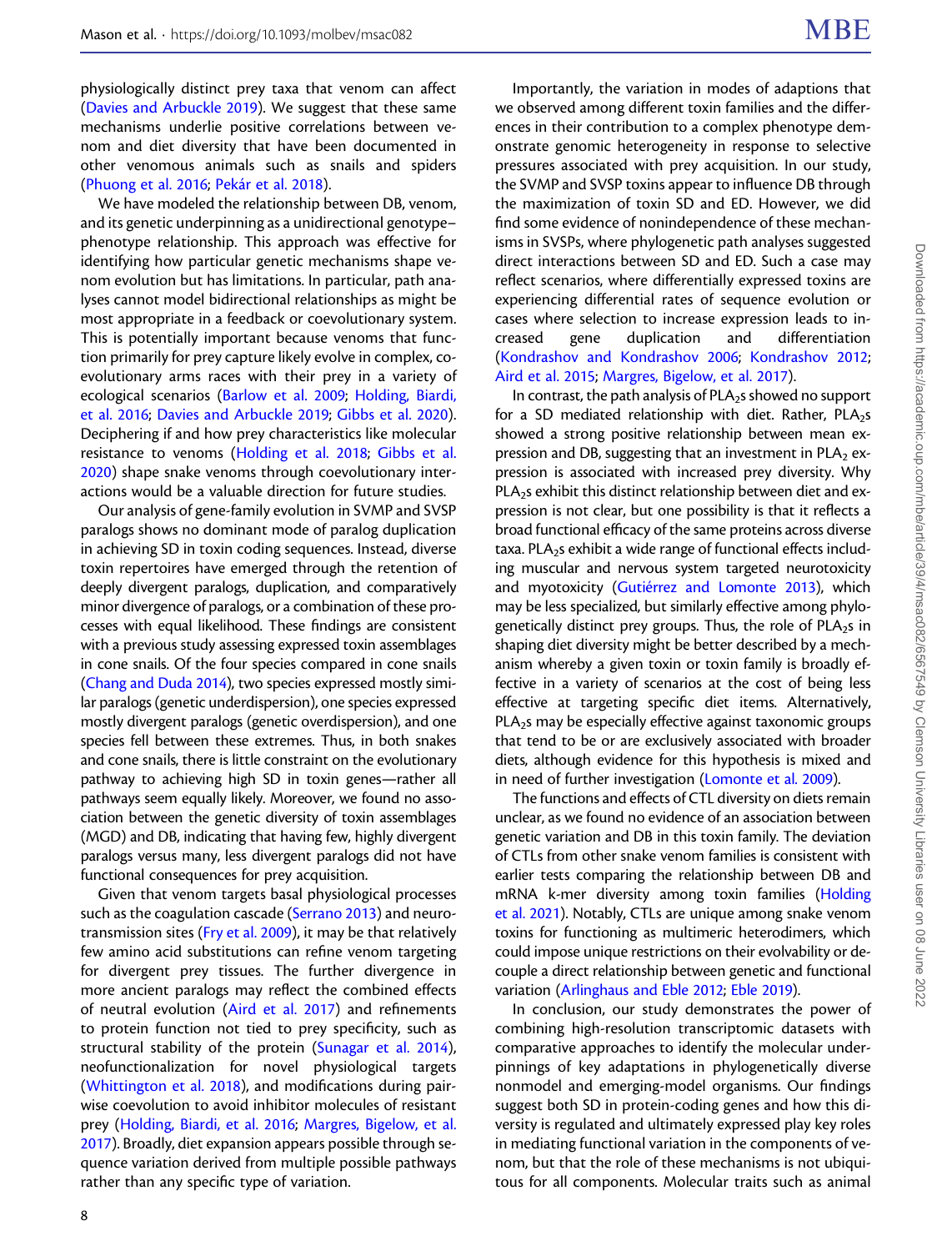venoms, phytochemicals, and immune gene products are at the interface of antagonistic interactions among much of the planet's biodiversity. Our study demonstrates that the genomic pathways to adaptive variation in these systems are as multifaceted and complex as the phenotypes themselves.

## Materials and Methods

#### Bioinformatic Processing of Transcriptomes

We assembled and annotated venom-gland transcriptomes for 214 individuals from 68 rattlesnake and moccasin lineages used in [Holding et al. \(2021\)](#page-11-0). All data processing was conducted using the Owens computing cluster at the Ohio Supercomputing Center [\(Center](#page-12-0) [1987\)](#page-12-0). Briefly, raw sequence data were trimmed using TrimGalore! v.0.6.4 ([Krueger 2015](#page-12-0)) and merged using PEAR v0.9.6 ([Zhang et al. 2014](#page-13-0)). Merged reads were used to generate three transcriptome assemblies for each individual following the recommendations of [\(Holding et al.](#page-11-0) [2018\)](#page-11-0). We used Trinity v.2.9.1 [\(Grabherr et al. 2011](#page-11-0)) and Seqman NGen 14 with default settings, and Extender v1.03 ([Rokyta et al. 2012\)](#page-12-0) with an overlap value of 120, a minimum seed quality of 30, replicates value of 20, and a minimum of 20 passes. These three assemblies were combined into a single master assembly and annotated with ToxCodAn ([Nachtigall et al. 2021\)](#page-12-0).

Annotated transcriptomes were subjected to several filters to reduce the inclusion of erroneously recovered transcripts. First, a custom python script, ChimeraKiller v.0.7.3 (<https://github.com/masonaj157/ChimeraKiller>) was used to filter out likely chimeric sequences based on the distribution of reads across each site in the coding region. Second, transcripts were filtered for incomplete coding regions and putatively premature stop codons. Third, we filtered out sequences with unreliable read coverage. These were defined as sequences with  $\leq 10 \times$  coverage for  $>$ 10% of the sequence. Finally, we removed transcripts from the four largest snake toxin families (CTLs, PLA<sub>2</sub>s, SVMPs, and SVSPs) with transcript per million (TPM) estimates  $<$ 300, which may have been assembled due to barcode misassignment during sequencing. All python scripts used in transcriptome filtering steps are available on GitHub at [https://github.com/masonaj157/Statistical\\_](https://github.com/masonaj157/Statistical_Analyses_For_Phylogenetic_Comparisons_of_North_American_Pitviper_Transcriptomes) Analyses For Phylogenetic Comparisons of North [American\\_Pitviper\\_Transcriptomes](https://github.com/masonaj157/Statistical_Analyses_For_Phylogenetic_Comparisons_of_North_American_Pitviper_Transcriptomes).

After filtering, transcripts were clustered at a 98% similarity using cd-hit-est v.4.8.1 ([Fu et al. 2012\)](#page-11-0) to cluster alleles or very recent paralogs [\(Hofmann et al. 2018;](#page-11-0) [Strickland et al. 2018\)](#page-12-0). This represented the final transcriptome assembly for each sample. To estimate transcript expression, merged reads for each individual were mapped to their final transcriptome using Bowtie2 [\(Langmead and](#page-12-0) [Salzberg 2012](#page-12-0)) as implemented in RSEM v.1.3.3 [\(Li and](#page-12-0) [Dewey 2011\)](#page-12-0). At this stage, we excluded one sample, C. durissus SB0275, from downstream analysis because it had an unusually low number of raw reads which resulted in a low-quality transcriptome assembly.

Using the final transcriptome and estimated expression, we calculated three metrics characterizing genetic sources of complexity in venom toxins: (1) GC, (2) toxin amino acid SD, and (3) ED. We calculated GC of the transcriptome as the total number of unique toxin transcripts recovered in the final transcriptomes. We use GC as an estimate of the number of distinct loci present in a given sample. Because the venom phenotype's interaction with prey is a function of protein composition, we characterized toxin SD through amino acid 20-mer content. For each individual, we translated toxins, counted all unique 20-mers (script available on the project GitHub), and summarized amino acid diversity with Shannon's diversity index (H) converted to effective numbers of k-mers.We assume this measure captures the overall functional diversity in protein-coding sequences present in a transcriptome. Finally, to estimate ED, we calculated Shannon's H per specimen treating toxins as "individuals" and TPM as "counts," which were converted to effective numbers of transcripts. For this measure of ED, higher values represent more even expression across transcripts, and therefore, greater functional diversity. These metrics were then averaged among specimens belonging to the same lineage to attain lineage-level estimates that were used in subsequent analyses. Further details on the calculation of each index are provided in the [supplementary Material,](http://academic.oup.com/molbev/article-lookup/doi/10.1093/molbev/msac082#supplementary-data) [Supplementary Material](http://academic.oup.com/molbev/article-lookup/doi/10.1093/molbev/msac082#supplementary-data) online.

We assessed the possible influence of technical variations, such as variation in sequencing effort and transcriptome completeness, on toxin transcript recovery by testing for correlations between GC versus the number of reads and the total numbers of expressed transcripts with linear models implemented with the lm function in R. To further ensure that these technical sources of variation did not affect downstream analyses through phylogenetic biases, we also tested for an interaction between lineage and either the read numbers or total numbers of expressed transcripts on toxin GC with two linear models implemented in R and summarized with the "Anova" function of the car v.3.0-10 package ([Fox and Weisberg 2019](#page-11-0)).

We tested whether our calculated variables for venom diversity exhibited evidence of phylogenetic signal as was found for the whole venom phenotype by testing for the significance of Blomberg's K and lambda, two common metrics of phylogenetic signal. Blomberg's K assesses the variance among species compared with the expected variance under Brownian motion, whereas lambda is a tree scaling parameter with an expected value of 0 if there is no correlation among species and 1 if correlation matches Brownian motion. For each variable, we assessed the phylogenetic signal and tested for a significant phylogenet-ic signal using the "phylosig" function of phytools [\(Revell](#page-12-0) [2012](#page-12-0)) specifying either "method  $=$  K" or "method  $=$  lamb $da''$  and "test = TRUE."

### Phylogenetic Path Analysis

To test for possible causal relationships between DB and molecular sources of venom variation, we evaluated a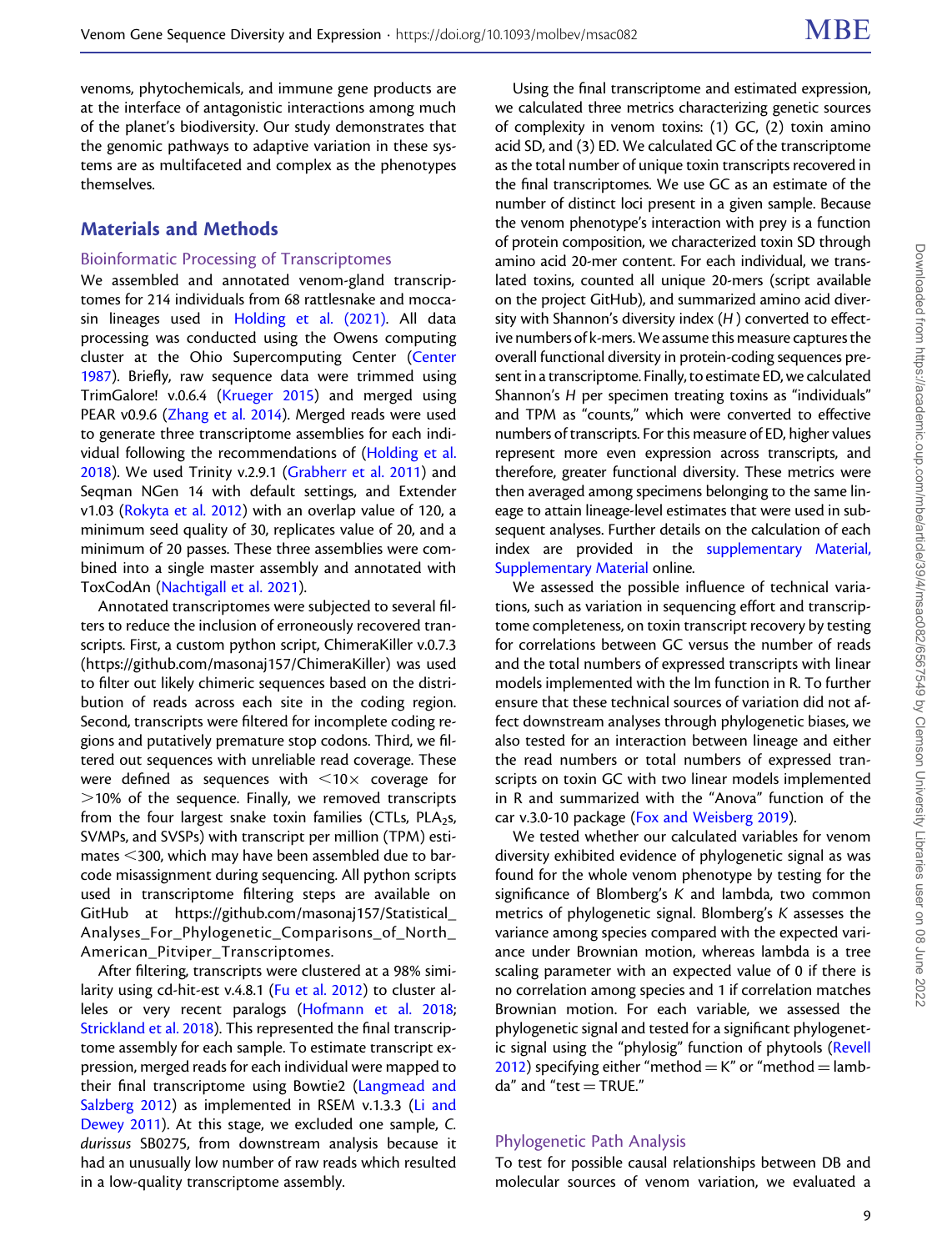range of phylogenetic path models for the 30 pitvipers with reliable diet information ([Holding et al. 2021](#page-11-0)) using the R package phylopath ([van der Bijl 2018\)](#page-12-0). We tested 10 models representing different hypotheses regarding the direct and indirect influences of GC, SD, ED (defined as above), and DB (as measured by the standardized MPD of prey—see [Holding et al. 2021\)](#page-11-0) ([supplementary](http://academic.oup.com/molbev/article-lookup/doi/10.1093/molbev/msac082#supplementary-data) fi[g. S7, Supplementary Material](http://academic.oup.com/molbev/article-lookup/doi/10.1093/molbev/msac082#supplementary-data) online). We used MPD of prey as our measure of DB because [Holding et al. \(2021\)](#page-11-0) found that this estimate of diet showed the strongest positive relationship to different measures of venom complexity likely because it incorporates information on functional diversity of venom targets in prey. Values for this index have a positive relationship with DB with higher values indicating broader diets. Generally, these models incorporate varying roles of SD and ED as directly or indirectly predicting DB, independently or in combination, whereas GC acted indirectly through these variables. This framework, where venom variables predict diet breath is consistent with a hierarchical "genotype  $\rightarrow$  phenotype  $\rightarrow$ ecological-outcome" framework [\(Barrett and Hoekstra](#page-11-0) [2011\)](#page-11-0), which models how species adapt to their environments. Importantly, this model allows the cumulative variation of GC, SD, and ED cumulatively to predict DB, but should not be taken to imply directionality in the venom–diet association ([supplementary methods,](http://academic.oup.com/molbev/article-lookup/doi/10.1093/molbev/msac082#supplementary-data) [Supplementary Material](http://academic.oup.com/molbev/article-lookup/doi/10.1093/molbev/msac082#supplementary-data) online).

Because the cumulative sequence and expression diversity are partially a function of what genes are expressed, they covary with one another. To account for this covariance, we included the direct effects of GC on SD and ED in all tested models. A model which only included the effects of GC on SD and ED, but no relationship between the SD and ED on diet diversity was used as the null model to account for any consistent correlation that is otherwise unrelated to diet (supplementary fi[g. S7, Supplementary](http://academic.oup.com/molbev/article-lookup/doi/10.1093/molbev/msac082#supplementary-data) [Material](http://academic.oup.com/molbev/article-lookup/doi/10.1093/molbev/msac082#supplementary-data) online). Likewise, because the effect of differential GC can only be realized in the venom phenotype through changes in toxin SD and/or expression, no models included a direct relationship between the GC and DB.

All path models were estimated under a lambda model of evolution and compared using CICc. The framework for CIC was proposed by [Cardon et al. \(2011\)](#page-11-0) and has recently been established for use in the phylogenetic path analysis ([von Hardenberg and Gonzalez-Voyer 2013;](#page-13-0) [Voyer and](#page-13-0) [Garamszegi 2014](#page-13-0)). Briefly, CICc is calculated using a model's C statistic, a number of parameters, and a correction for small sample size [\(Voyer and Garamszegi 2014](#page-13-0)). Under this framework, models with the same numbers of variable relationships but different directionalities are expected to show similar statistical support, but their differing effect estimates may still be informative. Because a single model was not statistically preferred over all other models, we also estimated a weighted average model with weights determined from model likelihoods. All paths within comparably performing models (i.e., those within two CICc) were averaged. We also obtained confidence intervals for path coefficient estimates (partial regression coefficients

standardized to the other independent variables) with 500 bootstraps. The parameters provided to the 'phylo\_path' function were the predefined model set, the data frame of venom and DB variables, the calibrated phylogeny, and the model specification "model  $=$  lambda." All other parameters were left as defaults.

In addition to performing the phylogenetic path analysis for the overall venom dataset (all toxin classes combined), we also examined variation among the patterns of evolution within four major toxin families: CTLs, PLA<sub>2</sub>s, SVMPs, and SVSPs which represent major components of venom in these snakes ([Holding et al. 2021](#page-11-0)). For each family, we restricted the dataset to toxins assigned to that family based on ToxCodAn annotation and estimated GC, SD, and ED. Each family was subsequently tested with the phylogenetic path analysis using the same methods that had been applied to the whole dataset.

#### Variation in Expression

Phylogenetic path analyses found counterintuitive and conflicting results for the role of ED at the whole venom level compared with what was recovered for the SVMP and SVSP families. Because ED can be decomposed into the roles of richness (number of transcripts) and relative expression of each transcript, we hypothesized that differences in the number and expression of toxins in highly expressed toxin families would explain the trends observed in the path analyses. To assess how transcript numbers and expression varied among large, highly expressed toxin families, we compared transcript numbers and mean toxin expression in CTLs, PLA<sub>2</sub>s, SVMPs, and SVSPs. We then tested for a correlation between expression and DB in these families to identify the disproportionate drivers of ED.

First, to account for the compositional constraints of expression estimates, we performed a centered log-ratio (CLR) transformation of TPM data for each individual. The CLR transformed TPM values were then used in all subsequent comparisons of expression. We then calculated the mean expression of transcripts in the CTL, PLA<sub>2</sub>, SVMP, and SVSP families. For a few samples, no toxins were recovered for a particular gene family (i.e., CTLs, PLA<sub>2</sub>s, SVMPs, or SVSPs) and their toxin numbers and expression values were encoded as NA. As a failure to recover a toxin could occur because of stochastic variation in transcriptome assembly or our conservative approach to toxin filtering, such samples were excluded from the analysis of that gene family. To attain lineage-specific estimates, we averaged the number of expressed transcripts and mean expression of individuals in a phylogenetic lineage. We tested for the overall differences in the numbers of expressed toxins and mean toxin expression among toxin families with an ANOVA in R treating toxin family as the independent variable and lineage as a block variable. Differences among treatments were tested with Bonferroni corrected post hoc t-tests. Finally, to determine if any variation in expression was associated with DB, we tested for relationships between DB and mean toxin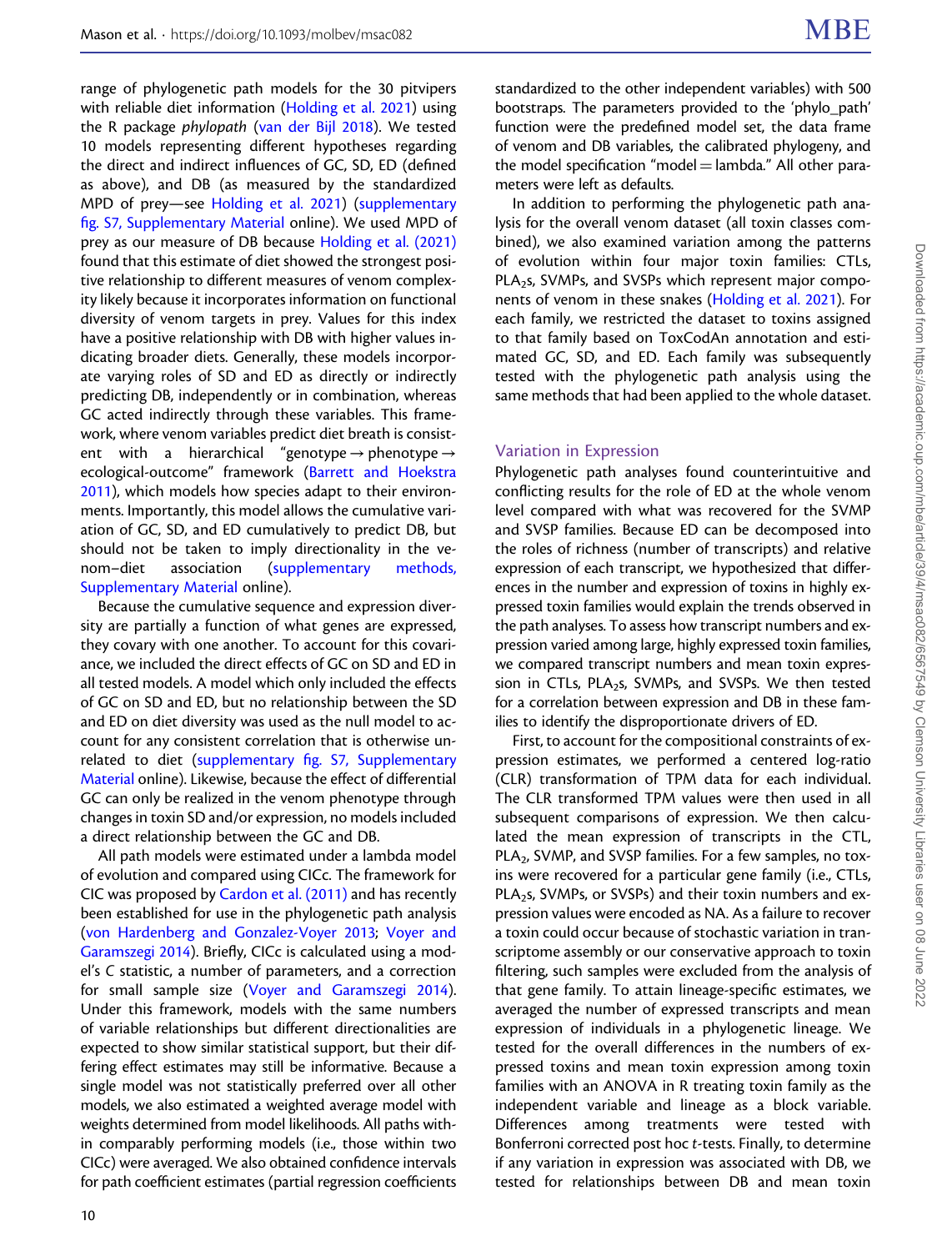<span id="page-10-0"></span>expression within each toxin family with a phylogenetic linear regression implemented with phylolm v.2.6 [\(Ho](#page-11-0) [and Ane 2014](#page-11-0)).

## Evolution of Genetic Diversity of SVMP and SVSP Paralogs

Our path analyses showed a direct relationship between toxin SD and DB. To explore how SD was generated at the gene level for these toxins, we used an approach proposed by [Chang and Duda \(2014\)](#page-11-0), which uses community phylogenetics indices to characterize the diversity of a toxin assemblage against the total diversity of a gene family in this case, the total diversity of SVMP or SVSP paralogs observed in Agkistrodon, Crotalus, and Sistrurus. As individual snakes normally express several SVMP and SVSP paralogs, metrics such as standardized MGD can be calculated for each gene family in each individual. These indices identify where on a continuum that ranges from a high divergence between distinct paralogs to a limited divergence between related paralogs, a given set of expressed transcripts falls. This permits an indirect but quantitative inference of the evolutionary processes in terms of gene family and sequence evolution.

To conduct these analyses on our data, we first compiled translated mRNA sequences for all recovered toxins in each family and generated a gene-family alignment using MUSCLE v3.8.1551 [\(Edgar 2004\)](#page-11-0). We then generated separate maximum-likelihood gene-family phylogenies for the SVMP and SVSP gene families using iqtree [\(Nguyen](#page-12-0) [et al. 2015](#page-12-0)). Evolutionary models were selected for each family using iqtree's ModelFinder feature and we recovered branch support estimates with 1000 ultrafast bootstraps. These full gene-family phylogenies represented the full diversity of SVMPs and SVSPs observed among all Agkistrodon, Crotalus, and Sistrurus. Using these two trees, we calculated standardized MGD for the SVMP and SVSP gene families for each individual using the ses.mpd function in the 'picante' package in R ([Kembel](#page-11-0) [et al. 2010](#page-11-0)). The resultant standardized MGD values represented the relative diversity of SVMP or SVSP paralogs expressed by a given individual compared with the total diversity of SVMP or SVSP paralogs in Agkistrodon, Crotalus, and Sistrurus. To account for the possible role of expression variation in altering realized the diversity of toxin assemblages, we also calculated expression-weighted standardized MGD using the TPM values of each toxin as abundance estimates. Standardized and expressionweighted MGD values were then averaged across individuals for lineages with multiple representatives for lineagelevel estimates of standardized MGD. Additional details on the calculation of MGD and weighted MGD are provided in the [supplementary material, Supplementary Material](http://academic.oup.com/molbev/article-lookup/doi/10.1093/molbev/msac082#supplementary-data) online.

Using the standardized MGD values, we estimated whether expression weighting had a strong effect on altering diversity and we tested for a relationship between standardized MGD, SD, and DB. We tested for differences between

the standardized and expression-weighted MGD with a standard linear regression and  $R^2$  estimate using the "lm" function in R. Because distributions appeared multimodal, we also tested whether each distribution was significantly different than 0 with a one-sided Wilcoxon signed rank test with the "wilcox.text" function in R. To determine if the genetic diversity of toxin assemblages was associated with venom evolution, we then tested for relationships between standardized MGD and SD with phylogenetic linear regression using the 'phylolm' package in R.

# Data Availability

The data underlying this article are available in the article or on the GenBank SRR and SRA databases under the accession numbers provided in supplemental tables S1 and S2, Supplementary Material online. The data on the metrics of phylogenetic diet complexity were collected from and are available in [Holding et al. \(2021\)](#page-11-0). Copies of the input data files and R script used for data analysis are available on GitHub at: [https://github.com/](https://github.com/masonaj157/Statistical_Analyses_For_Phylogenetic_Comparisons_of_North_American_Pitviper_Transcriptomes) [masonaj157/Statistical\\_Analyses\\_For\\_Phylogenetic\\_](https://github.com/masonaj157/Statistical_Analyses_For_Phylogenetic_Comparisons_of_North_American_Pitviper_Transcriptomes) [Comparisons\\_of\\_North\\_American\\_Pitviper\\_](https://github.com/masonaj157/Statistical_Analyses_For_Phylogenetic_Comparisons_of_North_American_Pitviper_Transcriptomes) [Transcriptomes](https://github.com/masonaj157/Statistical_Analyses_For_Phylogenetic_Comparisons_of_North_American_Pitviper_Transcriptomes).

## Supplementary Material

[Supplementary data](http://academic.oup.com/molbev/article-lookup/doi/10.1093/molbev/msac082#supplementary-data) are available at Molecular Biology and Evolution online.

# Acknowledgments

This study was funded by the National Science Foundation (DEB 1638872 to H.L.G., DEB 1638879 and DEB 1822417 to C.L.P., and DEB 1638902 to D.R.R.). We thank Matthew Hahn and Samarth Mathur for their comments on the manuscript. We gratefully acknowledge the Ohio Supercomputing Center which provided the high-performance computing resources used in this study. Animal icons used in figures were retreived from PhyloPic and were originally provided by Bill Bouton, T. Michael Keesey, Steven Traver, Beth Reinke, Natasha Vitek, and Blair Perry. Bill Bouton and T. Michael Keesey graciously granted permission to use the snake icon presented in fi[g. 1](#page-3-0).

### References

- Aird SD, Aggarwal S, Villar-Briones A, Tin MM-Y, Terada K, Mikheyev AS. 2015. Snake venoms are integrated systems, but abundant venom proteins evolve more rapidly. BMC Genom. 16:647.
- Aird SD, Arora J, Barua A, Qiu L, Terada K, Mikheyev AS. 2017. Population genomic analysis of a pitviper reveals microevolutionary forces underlying venom chemistry. Genome Biol Evol. 9:2640–2649.
- Arbuckle K. 2020. From molecules to macroevolution: venom as a model system for evolutionary biology across levels of life. Toxicon X 6:100034.
- Arlinghaus FT, Eble JA. 2012. C-type lectin-like proteins from snake venoms. Toxicon 60:512-519.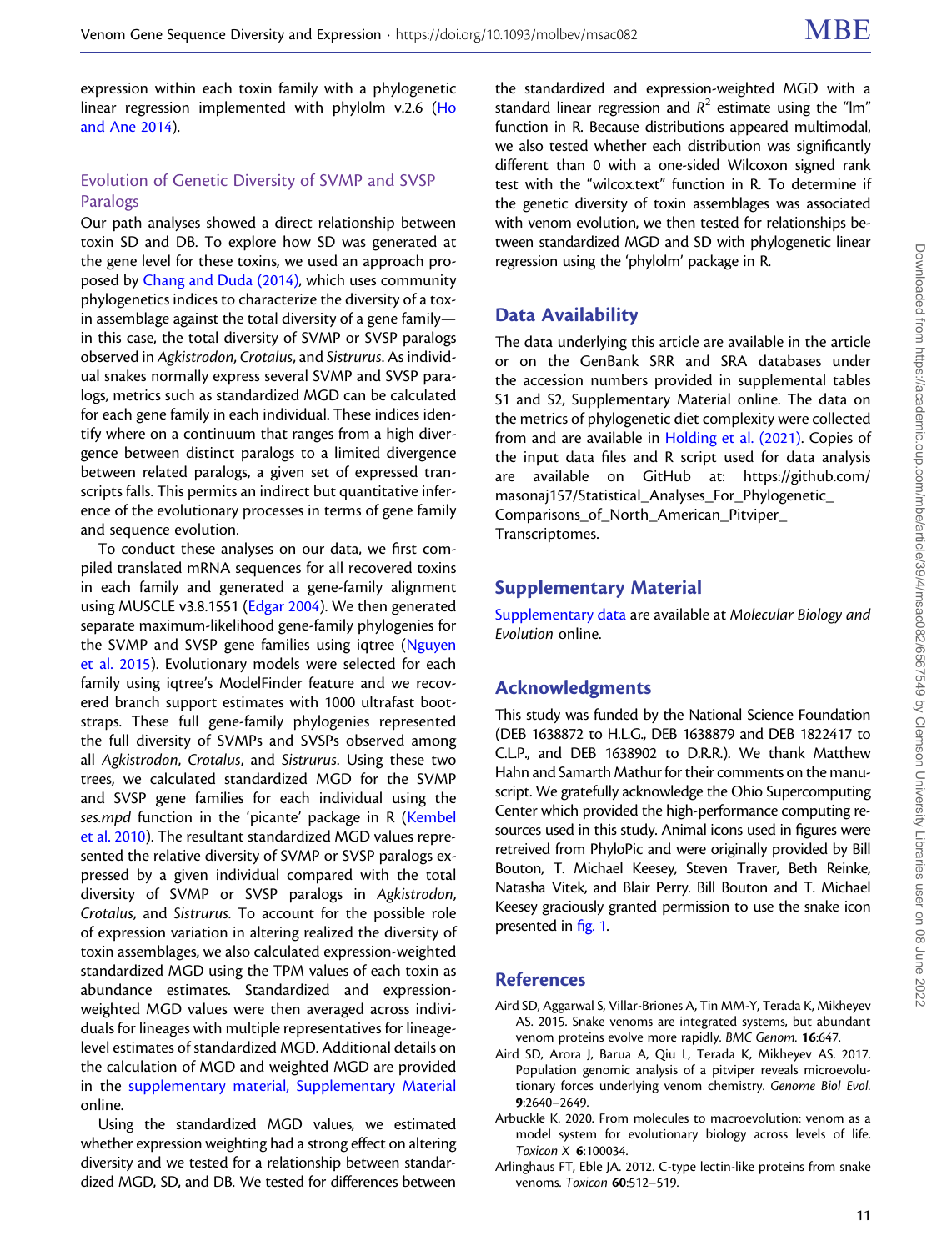- <span id="page-11-0"></span>Barlow A, Pook CE, Harrison RA, Wüster W. 2009. Coevolution of diet and prey-specific venom activity supports the role of selection in snake venom evolution. Proc R Soc B 276: 2443–2449.
- Barrett RDH, Hoekstra HE. 2011. Molecular spandrels: tests of adaptation at the genetic level. Nat Rev Genet. 12:767–780.
- Barua A, Mikheyev AS. 2019. Many options, few solutions: over 60 million years snakes converged on a few optimal venom formulations. Mol Biol Evol. 36:1964–1974.
- Barua A, Mikheyev AS. 2020. Toxin expression in snake venom evolves rapidly with constant shifts in evolutionary rates. Proc R Soc B Biol Sci. 287:20200613.
- Besnard F, Picao-Osorio J, Dubois C, Félix MA. 2020. A broad mutational target explains a fast rate of phenotypic evolution. Elife 9:  $1 - 70$
- Cardon M, Loot G, Grenouillet G, Blanchet S. 2011. Host characteristics and environmental factors differentially drive the burden and pathogenicity of an ectoparasite: a multilevel causal analysis. J Anim Ecol. 80:657–667.
- Carroll SB. 2005. Evolution at two levels: on genes and form. PLoS Biol. 3:e245.
- Carroll SB. 2008. Evo-devo and an expanding evolutionary synthesis: a genetic theory of morphological evolution. Cell 134:25–36.
- Casewell NR, Huttley GA, Wüster W. 2012. Dynamic evolution of venom proteins in squamate reptiles. Nat Commun. 3:1-10.
- Casewell NR, Petras D, Card DC, Suranse V, Mychajliw AM, Richards D, Koludarov I, Albulescu L-O, Slagboom J, Hempel B-F, et al. 2019. Solenodon genome reveals convergent evolution of venom in eulipotyphlan mammals. Proc Natl Acad Sci U S A. 116: 25745–25755.
- Casewell NR, Wagstaff SC, Wüster W, Cook DAN, Bolton FMS, King SI, Pla D, Sanz L, Calvete JJ, Harrison RA. 2014. Medically important differences in snake venom composition are dictated by distinct postgenomic mechanisms. Proc Natl Acad Sci U S A. 111: 9205–9210.
- Casewell NR, Wüster W, Vonk FJ, Harrison RA, Fry BG. 2013. Complex cocktails: the evolutionary novelty of venoms. Trends Ecol Evol. 28:219–229.
- Chak STC, Harris SE, Hultgren KM, Jeffery NW, Rubenstein DR. 2021. Eusociality in snapping shrimps is associated with larger genomes and an accumulation of transposable elements. Proc Natl Acad Sci U S A. 118:e2025051118.
- Chang D, Duda TF. 2012. Extensive and continuous duplication facilitates rapid evolution and diversification of gene families. Mol Biol Evol. 29:2019–2029.
- Chang D, Duda TF. 2014. Application of community phylogenetic approaches to understand gene expression: differential exploration of venom gene space in predatory marine gastropods. BMC Evol Biol. 14:123.
- Davies E-L, Arbuckle K. 2019. Coevolution of snake venom toxic activities and diet: evidence that ecological generalism favours toxicological diversity. Toxins 11:711.
- Duda TF, Palumbi SR. 1999. Molecular genetics of ecological diversification: duplication and rapid evolution of toxin genes of the venomous gastropod Conus. Proc Natl Acad Sci U S A. 96: 6820–6823.
- Duda TF, Palumbi SR. 2004. Gene expression and feeding ecology: evolution of piscivory in the venomous gastropod genus Conus. Proc R Soc Lond Ser B Biol Sci. 271:1165–1174.
- Duda TF, Remigio EA. 2008. Variation and evolution of toxin gene expression patterns of six closely related venomous marine snails. Mol Ecol. 17:3018–3032.
- Eble JA. 2019. Structurally robust and functionally highly versatile— C-type lectin (-related) proteins in snake venoms. Toxins 11:136.
- Edgar RC. 2004. MUSCLE: multiple sequence alignment with high accuracy and high throughput. Nucleic Acids Res. 32:1792–1797.
- Fox J, Weisberg S. 2019. An {R} companion to applied regression. 3rd ed. Thousand Oaks (CA): Sage. Available from: [https://](https://socialsciences.mcmaster.ca/jfox/Books/Companion/) [socialsciences.mcmaster.ca/jfox/Books/Companion/](https://socialsciences.mcmaster.ca/jfox/Books/Companion/).
- Fry BG, Roelants K, Champagne DE, Scheib H, Tyndall JDA, King GF, Nevalainen TJ, Norman JA, Lewis RJ, Norton RS, et al. 2009. The toxicogenomic multiverse: convergent recruitment of proteins into animal venoms. Annu Rev Genomics Hum Genet. 10:483–511.
- Fu L, Niu B, Zhu Z, Wu S, Li W. 2012. CD-HIT: accelerated for clustering the next-generation sequencing data. Bioinformatics 28: 3150–3152.
- Gendreau KL, Haney RA, Schwager EE, Wierschin T, Stanke M, Richards S, Garb JE. 2017. House spider genome uncovers evolutionary shifts in the diversity and expression of black widow venom proteins associated with extreme toxicity. BMC Genom. 18:178.
- Gibbs HL, Chiucchi JE. 2011. Deconstructing a complex molecular phenotype: population-level variation in individual venom proteins in eastern massasauga rattlesnakes (Sistrurus c. catenatus). J Mol Evol. 72:383–397.
- Gibbs HL, Rossiter W. 2008. Rapid evolution by positive selection and gene gain and loss: PLA2 venom genes in closely related Sistrurus rattlesnakes with divergent diets. J Mol Evol. 66:151–166.
- Gibbs HL, Sanz L, Pérez A, Ochoa A, Hassinger ATB, Holding ML, Calvete JJ. 2020. The molecular basis of venom resistance in a rattlesnake-squirrel predator-prey system. Mol Ecol. 29:2871–2888.
- Giorgianni MW, Dowell NL, Griffin S, Kassner VA, Selegue JE, Carroll SB. 2020. The origin and diversification of a novel protein family in venomous snakes. Proc Natl Acad Sci U S A. 117:10911–10920.
- Grabherr MG, Haas BJ, Yassour M, Levin JZ, Thompson DA, Amit I, Adiconis X, Fan L, Raychowdhury R, Zeng Q, et al. 2011. Full-length transcriptome assembly from RNA-Seq data without a reference genome. Nat Biotechnol. 29:644–652.
- Guignard MS, Crawley MJ, Kovalenko D, Nichols RA, Trimmer M, Leitch AR, Leitch IJ. 2019. Interactions between plant genome size, nutrients and herbivory by rabbits, molluscs and insects on a temperate grassland. Proc Biol Sci. 286:20182619.
- Gutiérrez JM, Lomonte B. 2013. Phospholipases A2: unveiling the secrets of a functionally versatile group of snake venom toxins. Toxicon 62:27–39.
- Haney RA, Clarke TH, Gadgil R, Fitzpatrick R, Hayashi CY, Ayoub NA, Garb JE. 2016. Effects of gene duplication, positive selection, and shifts in gene expression on the evolution of the venom gland transcriptome in widow spiders. Genome Biol Evol. 8:228–242.
- Ho LST, Ane C. 2014. A linear-time algorithm for Gaussian and non-Gaussian trait evolution models. Syst Biol. 63:397–408.
- Hoekstra HE, Coyne JA. 2007. The locus of evolution: evo devo and the genetics of adaptation. Evolution 61:995–1016.
- Hofmann EP, Rautsaw RM, Strickland JL, Holding ML, Hogan MP, Mason AJ, Rokyta DR, Parkinson CL. 2018. Comparative venom-gland transcriptomics and venom proteomics of four Sidewinder Rattlesnake (Crotalus cerastes) lineages reveal little differential expression despite individual variation. Sci Rep. 8: 15534.
- Holding ML, Biardi JE, Gibbs HL. 2016. Coevolution of venom function and venom resistance in a rattlesnake predator and its squirrel prey. Proc R Soc B Biol Sci. 283:20152841.
- Holding ML, Drabeck DH, Jansa SA, Gibbs HL. 2016. Venom resistance as a model for understanding the molecular basis of complex coevolutionary adaptations. Integr Comp Biol. 56:1032–1043.
- Holding M, Margres M, Mason A, Parkinson C, Rokyta D. 2018. Evaluating the performance of de novo assembly methods for venom-gland transcriptomics. Toxins 10:249.
- Holding ML, Strickland JL, Rautsaw RM, Hofmann EP, Mason AJ, Hogan MP, Nystrom GS, Ellsworth SA, Colston TJ, Borja M, et al. 2021. Phylogenetically diverse diets favor more complex venoms in North American pitvipers. Proc Natl Acad Sci U S A. 118: 2015579118.
- Hu Z, Sackton TB, Edwards SV, Liu JS. 2019. Bayesian detection of convergent rate changes of conserved noncoding elements on phylogenetic trees. Mol Biol Evol. 36:1086–1100.
- Kembel SW, Cowan PD, Helmus MR, Cornwell WK, Morlon H, Ackerly DD, Blomberg SP, Webb CO. 2010. Picante: R tools for integrating phylogenies and ecology. Bioinformatics 26:1463–1464.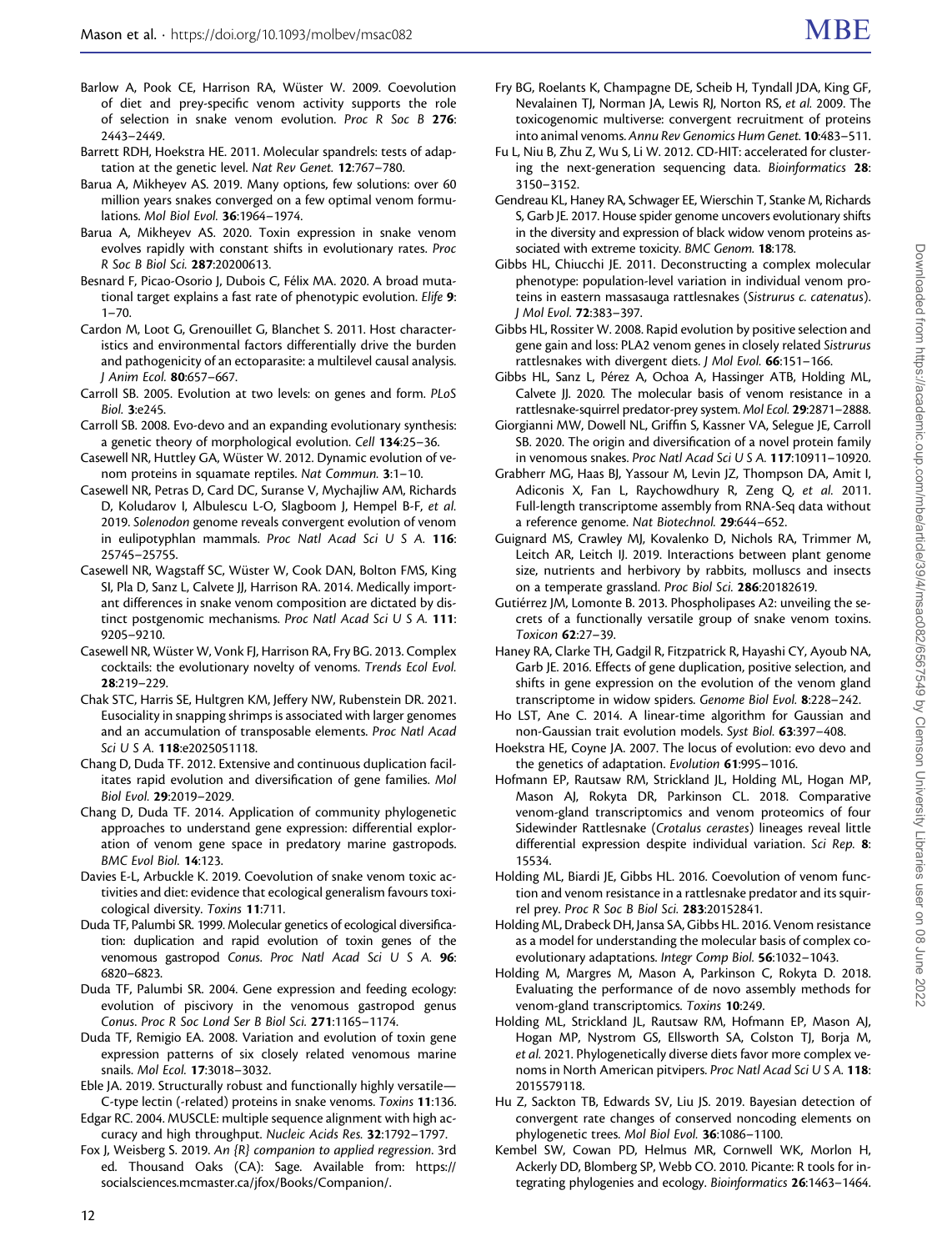<span id="page-12-0"></span>Kondrashov FA. 2012. Gene duplication as a mechanism of genomic adaptation to a changing environment. Proc R Soc B Biol Sci. 279: 5048–5057.

- Kondrashov FA, Kondrashov AS. 2006. Role of selection in fixation of gene duplications. J Theor Biol. 239:141–151.
- Krueger F. 2015. Trim Galore! : A wrapper tool around Cutadapt and FastQC to consistently apply quality and adapter trimming to FastQ files. 6. Available from: https://github.com/FelixKrueger/TrimGalore
- Langmead B, Salzberg SL. 2012. Fast gapped-read alignment with Bowtie 2. Nat Methods. 9:357–359.
- Li Q, Barghi N, Lu A, Fedosov AE, Bandyopadhyay PK, Lluisma AO, Concepcion GP, Yandell M, Olivera BM, Safavi-Hemami H. 2017. Divergence of the venom exogene repertoire in two sister species of Turriconus. Genome Biol Evol. 9:2211–2225.
- Li B, Dewey CN. 2011. RSEM: accurate transcript quantification from RNA-Seq data with or without a reference genome. BMC Bioinform. 12:323.
- Li M, Fry BG, Kini RM. 2005. Putting the brakes on snake venom evolution: the unique molecular evolutionary patterns of Aipysurus eydouxii (Marbled Sea Snake) phospholipase A 2 toxins. Mol Biol Evol. 22:934–941.
- Lluisma AO, Milash BA, Moore B, Olivera BM, Bandyopadhyay PK. 2012. Novel venom peptides from the cone snail Conus pulicarius discovered through next-generation sequencing of its venom duct transcriptome. Mar Genomics 5:43–51.
- Lomonte B, Angulo Y, Sasa M, María Gutiérrez J. 2009. The phospholipase A 2 homologues of snake venoms: biological activities and their possible adaptive roles. Protein Pept Lett. 16:860-876.
- Margres MJ, Bigelow AT, Lemmon EM, Lemmon AR, Rokyta DR. 2017. Selection to increase expression, not sequence diversity, precedes gene family origin and expansion in rattlesnake venom. Genetics 206:1569–1580.
- Margres MJ, Rautsaw RM, Strickland JL, Mason AJ, Schramer TD, Hofmann EP, Stiers E, Ellsworth SA, Nystrom GS, Hogan MP, et al. 2021. The Tiger Rattlesnake genome reveals a complex genotype underlying a simple venom phenotype. Proc Natl Acad Sci U S A. 118:e2014634118.
- Margres MJ, Wray KP, Hassinger ATB, Ward MJ, McGivern JJ, Moriarty Lemmon E, Lemmon AR, Rokyta DR. 2017. Quantity, not quality: rapid adaptation in a polygenic trait proceeded exclusively through expression differentiation. Mol Biol Evol. 34: 3099–3110.
- Margres MJ, Wray KP, Seavy M, McGivern JJ, Herrera ND, Rokyta DR. 2016. Expression differentiation is constrained to low-expression proteins over ecological timescales. Genetics 202:273–283.
- Marigorta UM, Rodríguez JA, Gibson G, Navarro A. 2018. Replicability and prediction: lessons and challenges from GWAS. Trends Genet. 34:504–517.
- Nachtigall PG, Rautsaw RM, Ellsworth SA, Mason AJ, Rokyta DR, Parkinson CL, Junqueira-de-Azevedo ILM. 2021. ToxCodAn: a new toxin annotator and guide to venom gland transcriptomics. Brief Bioinform. 22:bbab095.
- Nagy LG, Merényi Z, Hegedüs B, Bálint B. 2020. Novel phylogenetic methods are needed for understanding gene function in the era of mega-scale genome sequencing. Nucleic Acids Res. 48: 2209–2219.
- Nguyen L-T, Schmidt HA, von Haeseler A, Minh BQ. 2015. IQ-TREE: a fast and effective stochastic algorithm for estimating maximumlikelihood phylogenies. Mol Biol Evol. 32:268–274.
- Ohio Supercomputing Center. 1987. Ohio Supercomputer Center. Available from:<http://osc.edu/ark:/19495/f5s1ph73>.
- Ohno S. 1970. Evolution by gene duplication: Springer Science & Business Media.
- Pease JB, Haak DC, Hahn MW, Moyle LC. 2016. Phylogenomics reveals three sources of adaptive variation during a rapid radiation. PLoS Biol. 14:e1002379.
- Pekár S, Bočánek O, Michálek O, Petráková L, Haddad CR, Šedo O, Zdráhal Z. 2018. Venom gland size and venom complexity—

essential trophic adaptations of venomous predators: A case study using spiders. Mol. Ecol. 27:4257–4269.

- Phuong MA, Mahardika GN, Alfaro ME. 2016. Dietary breadth is positively correlated with venom complexity in cone snails. BMC Genom. 17:1–15.
- Raser JM, O'Shea EK. 2005. Noise in gene expression: origins, consequences, and control. Science 309:2010–2013.
- Rausher MD, Delph LF. 2015. Commentary: When does understanding phenotypic evolution require identification of the underlying genes? Evolution 69:1655–1664.
- Rautsaw RM, Hofmann EP, Margres MJ, Holding ML, Strickland JL, Mason AJ, Rokyta DR, Parkinson CL. 2019. Intraspecific sequence and gene expression variation contribute little to venom diversity in sidewinder rattlesnakes (Crotalus cerastes). Proc R Soc B 286:20190810.
- Remigio EA, Duda TF. 2008. Evolution of ecological specialization and venom of a predatory marine gastropod. Mol Ecol. 17:1156–1162.
- Revell LJ. 2012. phytools: An R package for phylogenetic comparative biology (and other things). Methods Ecol Evol. 3:217–223.
- Rockman MV. 2012. The QTN program and the alleles that matter for evolution: all that's gold does not glitter. Evolution 66:1-17.
- Rokyta DR, Lemmon AR, Margres MJ, Aronow K. 2012. The venom-gland transcriptome of the eastern diamondback rattlesnake (Crotalus adamanteus). BMC Genom. 13:312.
- Rokyta DR, Margres MJ, Calvin K. 2015. Post-transcriptional mechanisms contribute little to phenotypic variation in snake venoms. G3 (Bethesda) 5:2375–2382.
- Rokyta DR, Wray KP, McGivern JJ, Margres MJ. 2015. The transcriptomic and proteomic basis for the evolution of a novel venom phenotype within the timber rattlesnake (Crotalus horridus). Toxicon 98:34–48.
- Sackton TB, Grayson P, Cloutier A, Hu Z, Liu JS, Wheeler NE, Gardner PP, Clarke JA, Baker AJ, Clamp M, et al. 2019. Convergent regulatory evolution and loss of flight in paleognathous birds. Science 364:74–78.
- Sanggaard KW, Bechsgaard JS, Fang X, Duan J, Dyrlund TF, Gupta V, Jiang X, Cheng L, Fan D, Feng Y, et al. 2014. Spider genomes provide insight into composition and evolution of venom and silk. Nat Commun. 5:3765.
- Schield DR, Card DC, Hales NR, Perry BW, Pasquesi GM, Blackmon H, Adams RH, Corbin AB, Smith CF, Ramesh B, et al. 2019. The origins and evolution of chromosomes, dosage compensation, and mechanisms underlying venom regulation in snakes. Genome Res. 29:590–601.
- Serrano SMT. 2013. The long road of research on snake venom serine proteinases. Toxicon 62:19–26.
- Smith SD, Pennell MW, Dunn CW, Edwards SV. 2020. Phylogenetics is the new genetics (for most of biodiversity). Trends Ecol Evol. 35: 415–425.
- Stern DL, Orgogozo V. 2008. The loci of evolution: how predictable is genetic evolution? Evolution 62:2155-2177.
- Strickland J, Mason A, Rokyta D, Parkinson C, Strickland JL, Mason AJ, Rokyta DR, Parkinson CL. 2018. Phenotypic variation in Mojave Rattlesnake (Crotalus scutulatus) venom is driven by four toxin families. Toxins 10:135.
- Sunagar K, Casewell NR, Varma S, Kolla R, Antunes A, Moran Y. 2014. Deadly innovations: unraveling the molecular evolution of animal venoms. In: Gopalakrishnakone P, Calvete JJ, editors. Venom genomics and proteomics. Springer. p. 1–23.
- Sunagar K, Moran Y. 2015. The rise and fall of an evolutionary innovation: contrasting strategies of venom evolution in ancient and young animals. PLoS Genet. 11:e1005596.
- Sunagar K, Morgenstern D, Reitzel AM, Moran Y. 2016. Ecological venomics: how genomics, transcriptomics and proteomics can shed new light on the ecology and evolution of venom. J Proteomics. 135:62–72.

Tanksley SD. 1993. Mapping polygenes. Annu Rev Genet. 27:205–233. van der Bijl W. 2018. Phylopath: easy phylogenetic path analysis in R.

Peer| 2018:e4718.